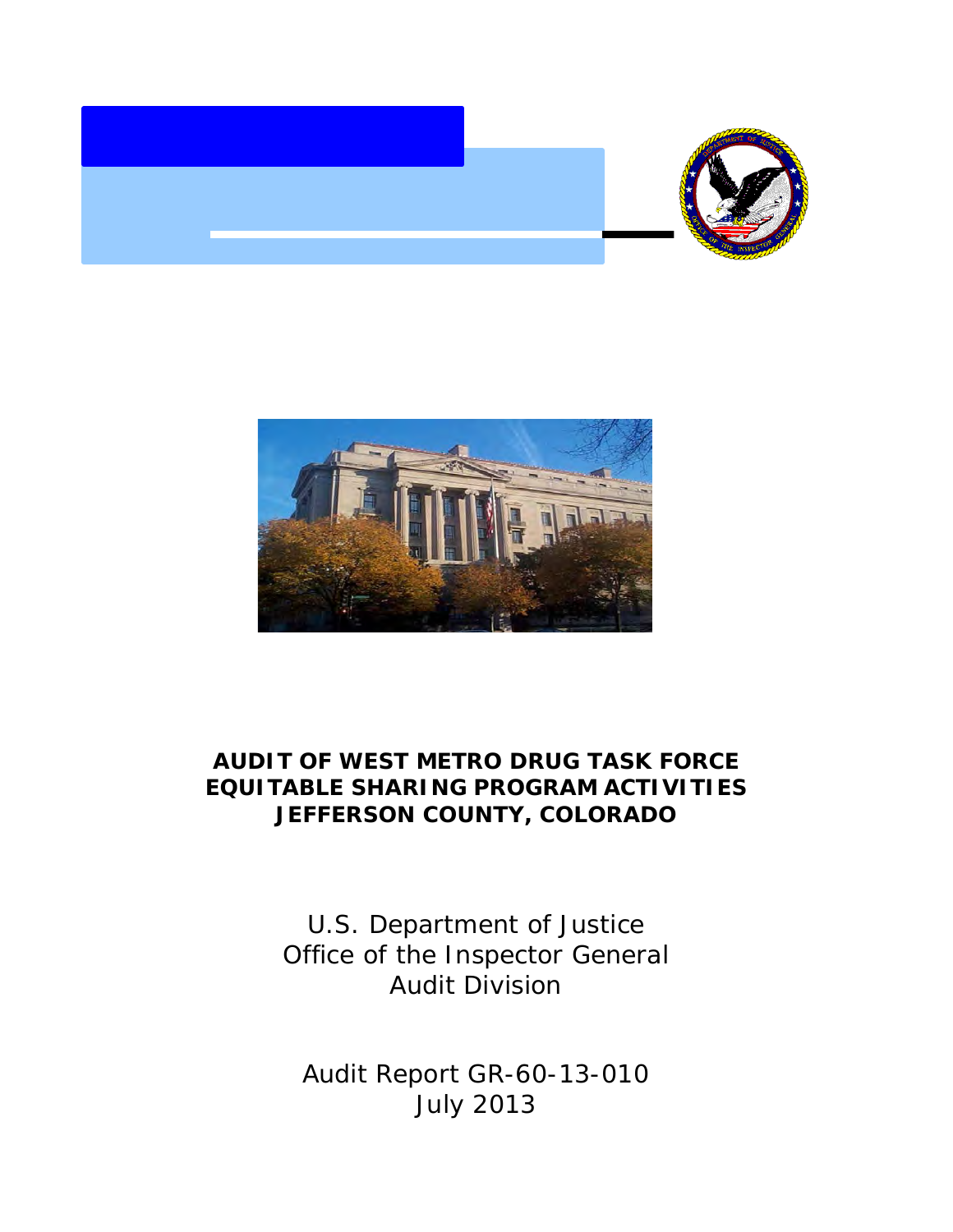# **AUDIT OF THE WEST METRO DRUG TASK FORCE EQUITABLE SHARING PROGRAM ACTIVITIES JEFFERSON COUNTY, COLORADO**

# **EXECUTIVE SUMMARY**

20[1](#page-1-0)1, 2012, and most of 2013.<sup>1</sup> During the audit period, the WMDTF primarily on task force facility rent and computer equipment. The U.S. Department of Justice (DOJ), Office of the Inspector General (OIG), Audit Division, has completed an audit to assess whether the West Metro Drug Task Force (WMDTF) accounted for DOJ equitable sharing funds and property, and used such revenues for allowable purposes as defined by applicable guidelines. The audit covered the WMDTF's fiscal years (FYs) received \$1,485,827 and spent \$414,922 in equitable sharing funds,

 FYs 2011 and 2012 were submitted late and were inaccurate. We also found requested compared to those received. We identified \$80,000 in questioned costs related to expenditures that were not adequately supported. We found that the WMDTF primarily spent these monies to enhance and support law enforcement capabilities of the task force. However, we found WMDTF's Equitable Sharing Agreement and Certification reports for weaknesses with WMDTF's reconciliation of equitable sharing funds

Division, which oversees the use of equitable sharing funds by recipients.<br>Our findings are discussed in greater detail in the Findings and This audit report includes four recommendations to the Criminal Recommendations section of the report. The audit objectives, scope, and methodology are contained in Appendix II.

l

<span id="page-1-0"></span> $1$  WMDTF's fiscal year begins July 1 and ends June 30. We tested expenditures for the entirety of WMDTF's FY 2011 and FY 2012, and for FY 2013 through May 20, 2013.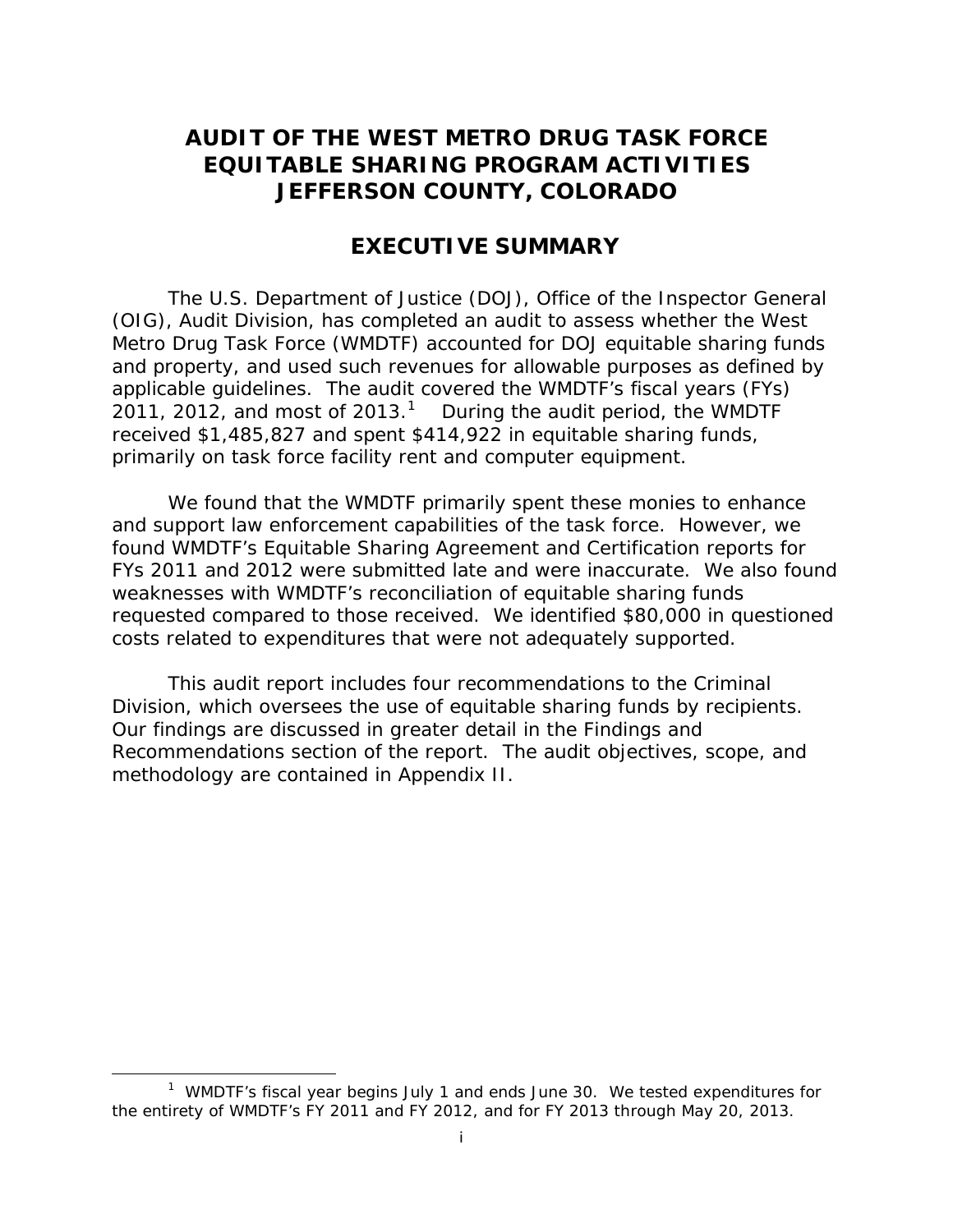# **AUDIT OF THE WEST METRO DRUG TASK FORCE EQUITABLE SHARING PROGRAM ACTIVITIES JEFFERSON COUNTY, COLORADO**

# **TABLE OF CONTENTS**

| Equitable Sharing Agreement and Certification Forms5       |
|------------------------------------------------------------|
|                                                            |
|                                                            |
|                                                            |
| STATEMENT ON INTERNAL CONTROLS  11                         |
| STATEMENT ON COMPLIANCE WITH LAWS AND                      |
|                                                            |
| <b>APPENDIX I - SCHEDULE OF DOLLAR-RELATED FINDINGS 13</b> |
| APPENDIX II - OBJECTIVES, SCOPE, AND METHODOLOGY 14        |
| APPENDIX III - SUMMARY OF TESTED EQUITABLE SHARING         |
| APPENDIX IV - SUMMARY OF CRIMINAL DIVISION                 |
| <b>RESPONSE TO THE DRAFT REPORT  18</b>                    |
| <b>APPENDIX V - WEST METRO DRUG TASK FORCE RESPONSE</b>    |
|                                                            |
| <b>APPENDIX VI - ACTIONS NECESSARY TO CLOSE THE</b>        |
|                                                            |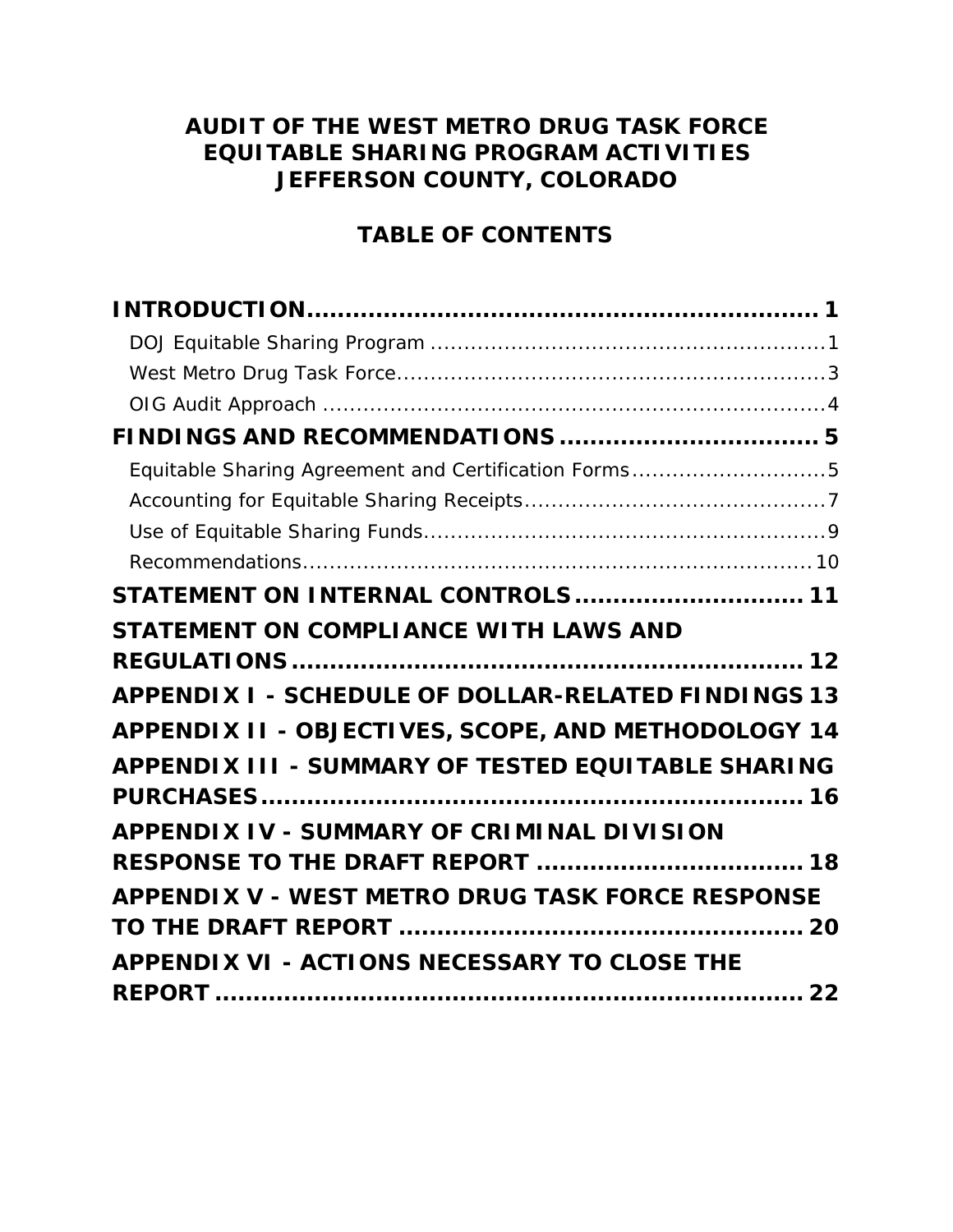# **INTRODUCTION**

<span id="page-3-0"></span> (OIG), Audit Division, has completed an audit of the use of DOJ equitable sharing funds by the West Metro Drug Task Force (WMDTF) in Jefferson County, Colorado. The objectives of the audit were to assess whether the revenues for allowable purposes as defined by applicable guidelines. The majority of [2](#page-3-2)013, beginning on July 1, 2010, and ending on May 20, 2013. $^2$  DOJ equitable sharing program. WMDTF's reported equitable sharing fund The Department of Justice (DOJ), Office of the Inspector General WMDTF accounted for equitable sharing funds and property, and used such audit covered WMDTF's completed fiscal years (FY) 2011 and 2012, and the During that period, the WMDTF received \$1,485,827 as a participant in the balances, expenditures, and revenues for FY 2011 and 2012 are displayed in Exhibit 1.

**EXHIBIT 1: WMDTF REPORTED EQUITABLE SHARING FUND ACTIVITY, FYs 2011-2012[3](#page-3-3)** 

| <b>FISCAL</b> | <b>BEGINNING</b> |                     | <b>FUNDS</b>    | <b>INTEREST</b> | <b>ENDING</b>  |
|---------------|------------------|---------------------|-----------------|-----------------|----------------|
| YEAR          | <b>BALANCE</b>   | <b>EXPENDITURES</b> | <b>RECEIVED</b> | <b>INCOME</b>   | <b>BALANCE</b> |
| 2011          | \$897,110        | \$71,598            | \$543,296       | \$2,340         | \$1,371,148    |
| 2012          | \$1,371,148      | \$88,171            | \$424,927       | \$1,075         | \$1,708,978    |

Sources: WMDTF ESACs

 $\overline{\phantom{a}}$ 

### <span id="page-3-1"></span>**DOJ Equitable Sharing Program**

Since the Comprehensive Crime Control Act of 1984 authorized the implementation of a national asset forfeiture program, asset forfeiture has become one of the most powerful tools available to law enforcement agencies because it deprives criminals of the profits and proceeds derived from their illegal activities. A key element of the DOJ's asset forfeiture initiative is the equitable sharing program whereby the DOJ and its components share a portion of federally forfeited cash, property, and proceeds with state and local law enforcement agencies.<sup>[4](#page-3-4)</sup>

<span id="page-3-2"></span> $2$  WMDTF's fiscal year begins July 1 and ends June 30. We tested expenditures for the entirety of WMDTF's FY 2011 and FY 2012, and for FY 2013 through May 20, 2013.

<span id="page-3-3"></span> $3$  Throughout this report, differences between individual amounts and totals are due to rounding.

<span id="page-3-4"></span> $4$  Federal asset forfeiture programs are also administered by the U.S. Department of the Treasury. This audit was limited to equitable sharing revenues received through the DOJ equitable sharing program.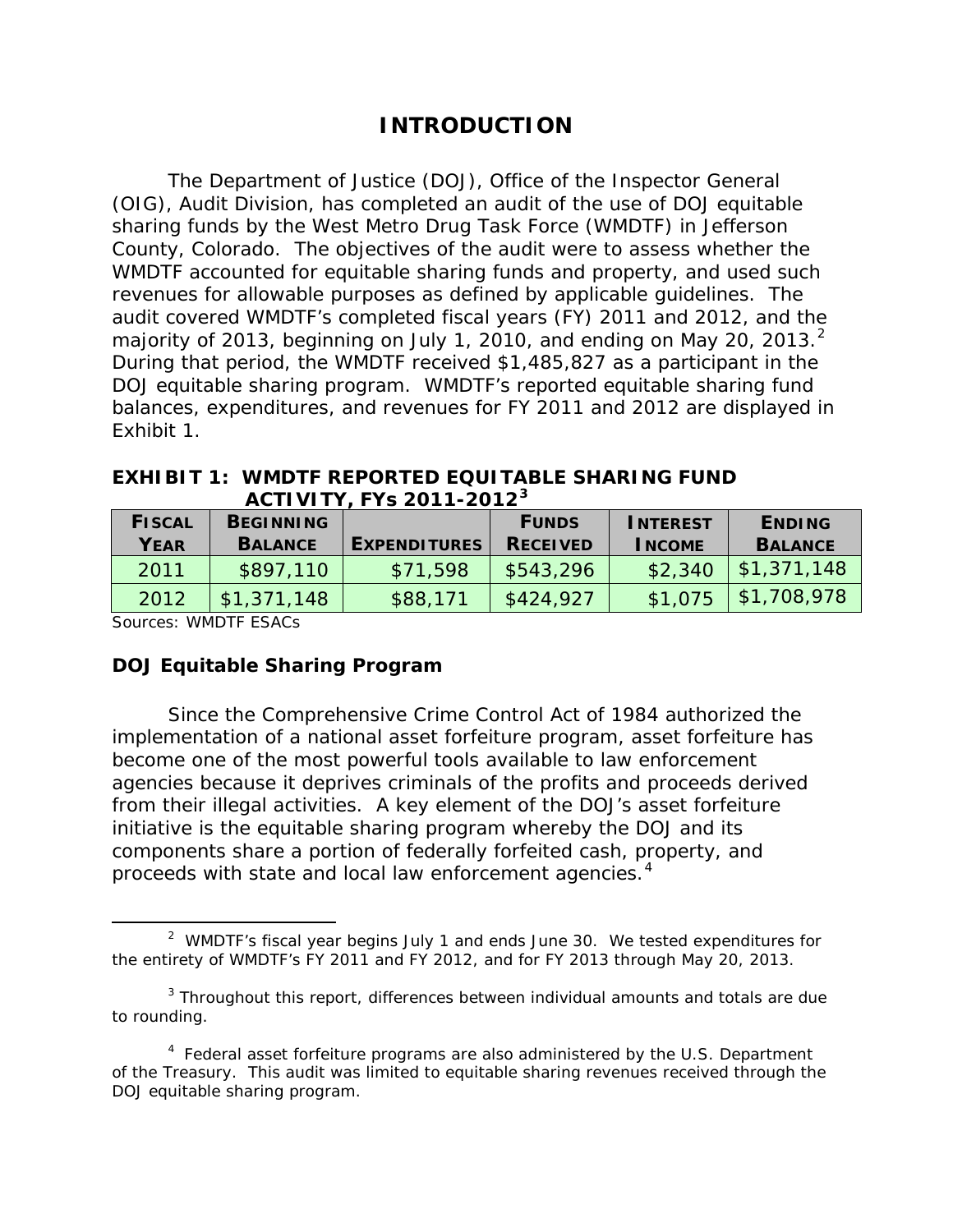the United States Marshals Service (USMS), the Justice Management Laundering Section (AFMLS). The USMS is responsible for transferring asset Although several DOJ agencies are involved in various aspects of the seizure, forfeiture, and disposition of equitable sharing revenues, three DOJ components work together to administer the equitable sharing program – Division (JMD), and the Criminal Division's Asset Forfeiture and Money forfeiture funds from the DOJ to the receiving state or local agency. The JMD manages the Consolidated Asset Tracking System (CATS), a database used to track federally seized assets throughout the forfeiture life-cycle. Finally, AFMLS tracks membership of state and local participants, updates the equitable sharing program rules and policies, and monitors the allocation and use of equitably shared funds.

State and local law enforcement agencies may receive equitable sharing funds by participating directly with DOJ agencies on investigations that lead to the seizure and forfeiture of property, or by seizing property and requesting one of the DOJ agencies to adopt the seizure and proceed with federal forfeiture. Once an investigation is completed and the seized assets are forfeited, the assisting state and local law enforcement agencies can request a share of the forfeited assets or a percentage of the proceeds derived from the sale of forfeited assets. Generally, the degree of a state or local agency's direct participation in an investigation determines the amount or percentage of funds shared with that agency.

 participating agencies certify that they will use equitable sharing funds for To request a share of the seized assets, a state or local law enforcement agency must first become a member of the DOJ equitable sharing program. Agencies can become members of the program by signing and submitting an annual Equitable Sharing Agreement and Certification (ESAC) form to AFMLS. As part of each annual agreement, officials of law enforcement purposes.

As summarized in Exhibit 2, the *Guide* outlines categories of allowable and unallowable uses for equitable sharing funds and property.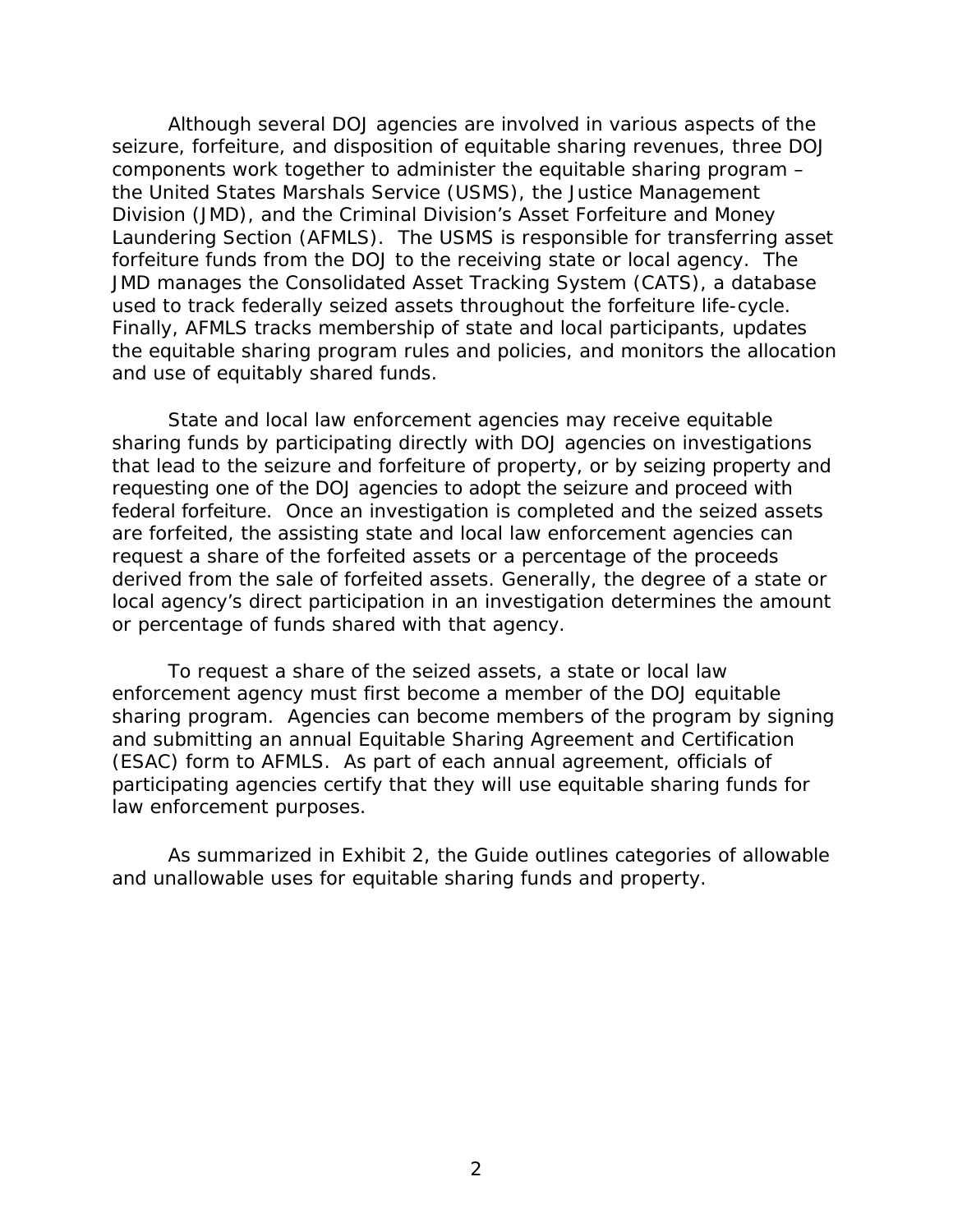### **EXHIBIT 2: SUMMARY OF ALLOWABLE AND UNALLOWABLE USES FOR EQUITABLE SHARING FUNDS**

| <b>ALLOWABLE USES</b>                                                                | <b>UNALLOWABLE USES</b>                                                                 |
|--------------------------------------------------------------------------------------|-----------------------------------------------------------------------------------------|
| Salaries for new and temporary appointments                                          |                                                                                         |
| of law enforcement personnel                                                         | Salaries for existing positions                                                         |
| Overtime for officers and investigators,                                             |                                                                                         |
| payments to informants, reward money, and                                            | Uses contrary to the laws of the state or local                                         |
| the purchase of evidence                                                             | jurisdiction                                                                            |
| Training of officers, investigators,                                                 |                                                                                         |
| prosecutors, and law enforcement support                                             | Use of shared vehicles, forfeited property, or                                          |
| personnel necessary to perform official law<br>enforcement duties                    | items purchased with shared funds by non-                                               |
|                                                                                      | law enforcement agency personnel                                                        |
| Purchase, lease, construction, expansion,                                            | Capital improvements on leased property or                                              |
| improvement, or operation of law<br>enforcement or detention facilities              | space, and capital expenditures without<br>AFMLS approval                               |
|                                                                                      |                                                                                         |
| Support of eligible community-based<br>programs through direct purchase of supplies, |                                                                                         |
| equipment and/or services                                                            | Cash transfers to community-based programs                                              |
|                                                                                      |                                                                                         |
| Law enforcement equipment, travel and<br>transportation costs, awards and memorials, | Use of federally forfeited luxury vehicles for<br>other than undercover law enforcement |
| and language assistance services                                                     | purposes                                                                                |
|                                                                                      | Education-related costs such as scholarships,                                           |
| Drug and Gang Education and Awareness                                                | financial aid, and non-law enforcement                                                  |
| Programs                                                                             | classes                                                                                 |
| Accounting, auditing, and tracking of                                                |                                                                                         |
| expenditures for federally shared cash,                                              |                                                                                         |
| proceeds, and tangible property (excludes                                            | Extravagant expenditures and non-law                                                    |
| salaries for agency personnel)                                                       | enforcement use of shared assets                                                        |
| Transfers to other law enforcement agencies,                                         |                                                                                         |
| matching contributions or shares to law                                              | Purchase of food and beverages, unless part                                             |
| enforcement related federal grant programs,                                          | of a conference package policy or if state or                                           |
| and pro rata funding for costs supporting                                            | local law or rules permit officers to be                                                |
| multi-agency items or facilities                                                     | reimbursed for such expenses                                                            |

 Source: *Guide to Equitable Sharing for State and Local Law Enforcement Agencies* 

# <span id="page-5-0"></span>**West Metro Drug Task Force**

The WMDTF is located in the western suburbs of Denver, Colorado. WMDTF was established in 1995 and represents six local law enforcement and prosecutorial agencies. WMDTF has a staff of 22 and is governed by an executive board, made up of the executive leadership of each member agency.

 1998. It is also a member of a task force with the Drug Enforcement WMDTF became a member of the DOJ asset forfeiture program in Administration (DEA) where its officers participate in DEA-led investigations. At the time of our audit, asset forfeitures resulting from task force investigations were the WMDTF's sole source of DOJ asset forfeiture funds.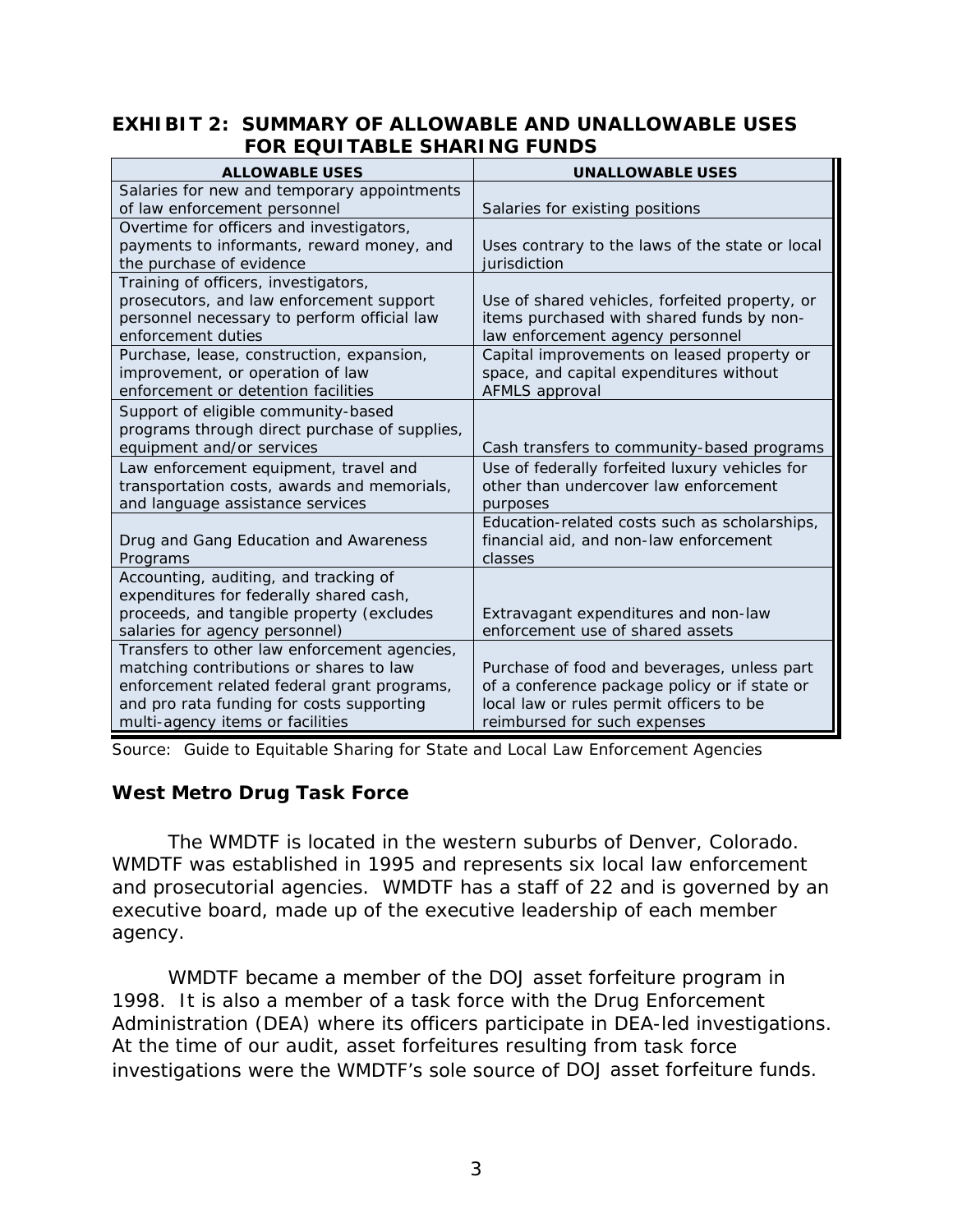## <span id="page-6-0"></span>**OIG Audit Approach**

 *Forfeited Property for State and Local Law Enforcement Agencies*, (*Guide*) We tested compliance with what we considered to be the most important conditions of the DOJ equitable sharing program. Unless otherwise stated, we applied the *Guide to Equitable Sharing of Federally*  issued by AFMLS in April 2009, as our primary criteria. The *Guide* identifies the accounting procedures and requirements for tracking equitable sharing monies and tangible property, establishes reporting and audit requirements, and defines the permissible uses of equitable sharing resources.

To conduct the audit, we tested the WMDTF's compliance with the following three aspects of the DOJ equitable sharing program:

- • **Equitable Sharing Agreement and Certification Forms** to determine if these documents were complete and accurate.
- • **Accounting for equitable sharing receipts** to determine whether standard accounting procedures were used to track equitable sharing assets.
- Use of equitable sharing funds to determine if equitable sharing funds were used for law enforcement purposes.

See Appendix II for more information on the audit objectives, scope and methodology.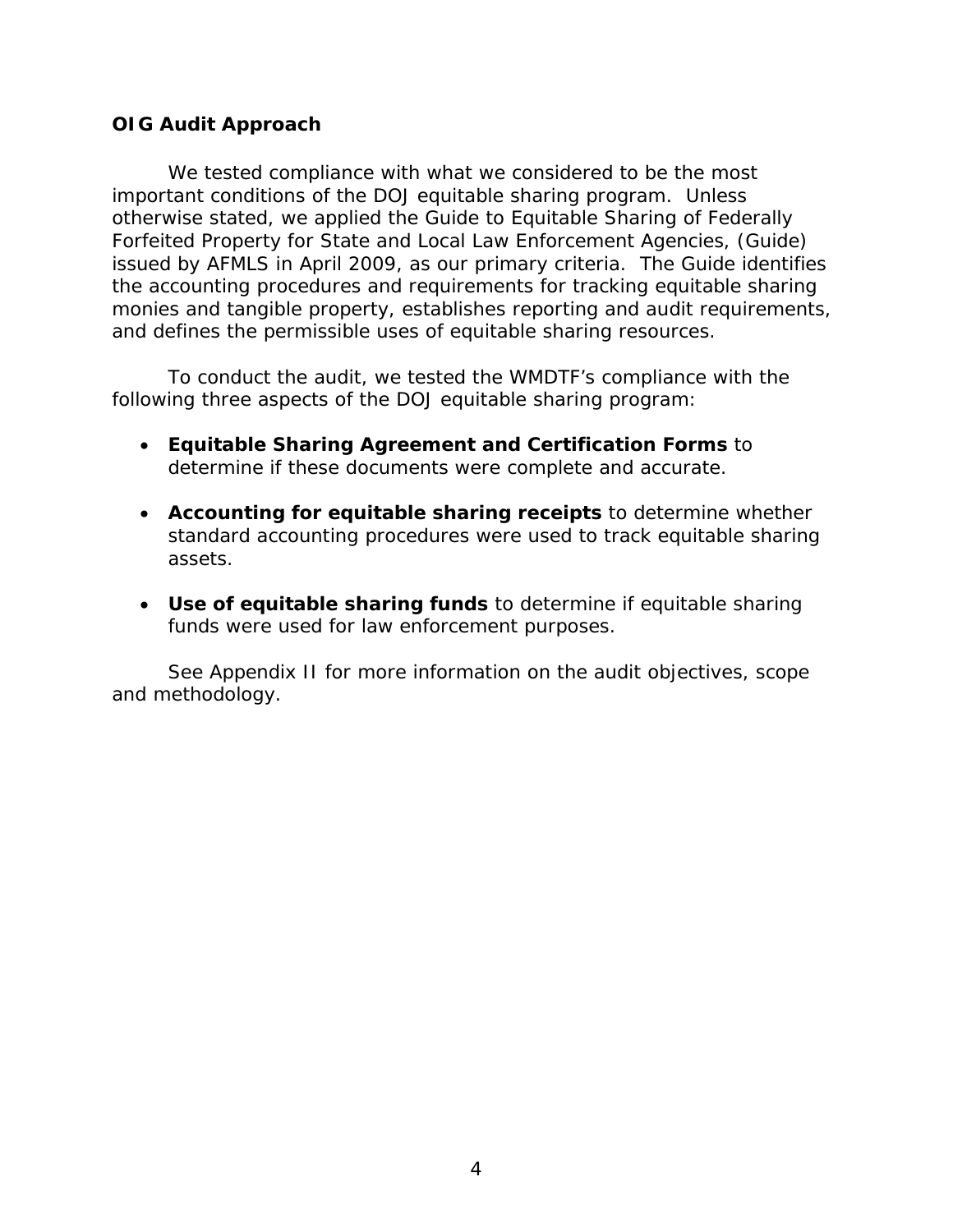# **FINDINGS AND RECOMMENDATIONS**

<span id="page-7-0"></span> and FY 2012 were submitted late and neither report accurately stated periodic expenditures. In addition, the WMDTF did not reconcile its equitable sharing request log when funds were received. Finally, \$80,000 in equitable The West Metro Drug Task Force primarily used equitable sharing funds to enhance and support law enforcement activities of the task force. However, the Equitable Sharing Agreement and Certification reports for FY 2011 sharing expenditures was not supported with adequate documentation.

# <span id="page-7-1"></span>**Equitable Sharing Agreement and Certification Forms**

 the ESAC report within 60 days of the end of the agency's fiscal year, accuracy of the agency's accounting of equitable sharing funds and property. The *Guide* requires participating law enforcement agencies to submit regardless of whether equitable sharing funds were received or maintained that year. Additionally, the ESAC must be signed by the head of the law enforcement agency and a designated official of the local governing body. By signing and submitting the ESAC, the signatories agree to follow statutes and guidelines that regulate the equitable sharing program and certify the

# *Completeness and Timeliness of ESAC Reports*

 manner. We obtained a copy of WMDTF's ESACs submitted for FYs 2011 and officials. However, we determined that the FY 2011 ESAC was submitted 84 We tested WMDTF's compliance with ESAC reporting requirements to determine if its reports were accurate, complete and submitted in a timely 2012 and found that the reports were complete and signed by appropriate days late and the FY 2012 ESAC was submitted 45 days late, as shown in Exhibit 3.

|           |                    | <b>ESAC DUE</b> | INITIAL           |                  |
|-----------|--------------------|-----------------|-------------------|------------------|
| <b>FY</b> | <b>FY END DATE</b> | <b>DATE</b>     | <b>SUBMISSION</b> | <b>DAYS LATE</b> |
| 2011      | 06/30/11           | 08/29/11        | 11/21/11          | 84               |
| 2012      | 06/30/12           | 08/29/12        | 10/13/12          | 45               |

# **EXHIBIT 3: ESAC TIMELINESS**

Sources: *Guide to Equitable Sharing for State and Local Law Enforcement Agencies* and WMDTF ESACs

ESACs should be submitted within 60 days of the end of WMDTF's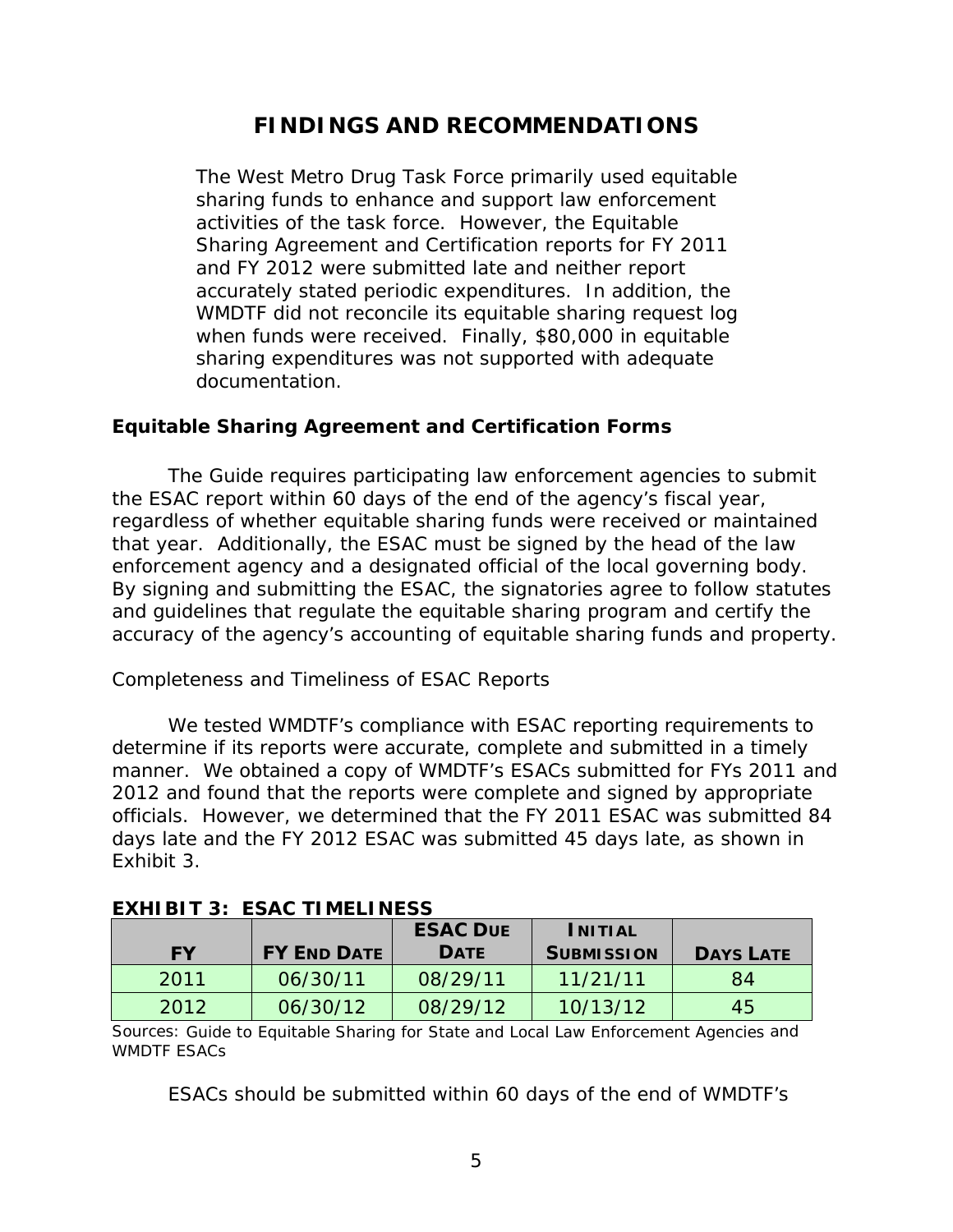fiscal year, as required by the *Guide*. Therefore, we recommend that the Criminal Division ensure that the WMDTF submits ESACs timely in accordance with equitable sharing guidelines.

# *Accuracy of ESAC Reports*

 showed that the ESAC listed the same amount of receipts as the CATS To verify the total amount of equitable sharing funds received, we compared the receipts listed on the ESACs to the total amount listed as disbursed on the DOJ's CATS report. For both periods, this comparison report, as shown in Exhibit 4.

**EXHIBIT 4: RECEIPTS COMPARISON** 

| <b>DATES PER ESAC</b> | <b>RECEIPTS PER</b><br><b>ESAC</b> | <b>DISBURSEMENTS PER</b><br><b>CATS REPORT</b> | <b>DIFFERENCE</b> |
|-----------------------|------------------------------------|------------------------------------------------|-------------------|
| $07/01/10 - 06/30/11$ | \$543,296                          | \$543,296                                      |                   |
| $07/01/11 - 06/30/12$ | \$424,927                          | \$424,927                                      |                   |

Sources: WMDTF ESACs and CATS reports

 WMDTF's equitable sharing accounting records. We noted that the total To verify the total expenditures listed on the ESACs, we analyzed the expenditures reported on the accounting records did not match the expenditures listed on the ESACs, as shown by Exhibit 5.

### **EXHIBIT 5: EXPENDITURES COMPARISON**

|                       | <b>EXPENDITURES PER</b> | <b>EXPENDITURES PER</b>   |                      |
|-----------------------|-------------------------|---------------------------|----------------------|
| <b>DATES PER ESAC</b> | <b>ESAC</b>             | <b>ACCOUNTING RECORDS</b> | <b>I DIFFERENCE!</b> |
| $07/01/10 - 06/30/11$ | \$71,598                | \$78,480                  | \$6,882              |
| $07/01/11 - 06/30/12$ | \$88,171                | \$114,206                 | \$26,035             |

Sources: WMDTF ESACs and accounting records

 differences with WMDTF's commander, who stated that the three when completing each report. We determined that the \$6,882 difference between the ESAC ending June 30, 2011, and WMDTF's accounting records for that period occurred because the July 2011 facility rent payment, which was paid June 29, 2011, was not included in the report; however, that payment did not appear to be accounted for in the subsequent report. We determined that the \$26,035 difference between the ESAC ending June 30, 2012, and WMDTF's accounting records for that period occurred because two expenditures, for \$20,000 and \$6,035, were not included in the report. We discussed the expenditures had not been accounted for in the ESACs due to an oversight

ESACs should accurately reflect expenditures for the reporting period.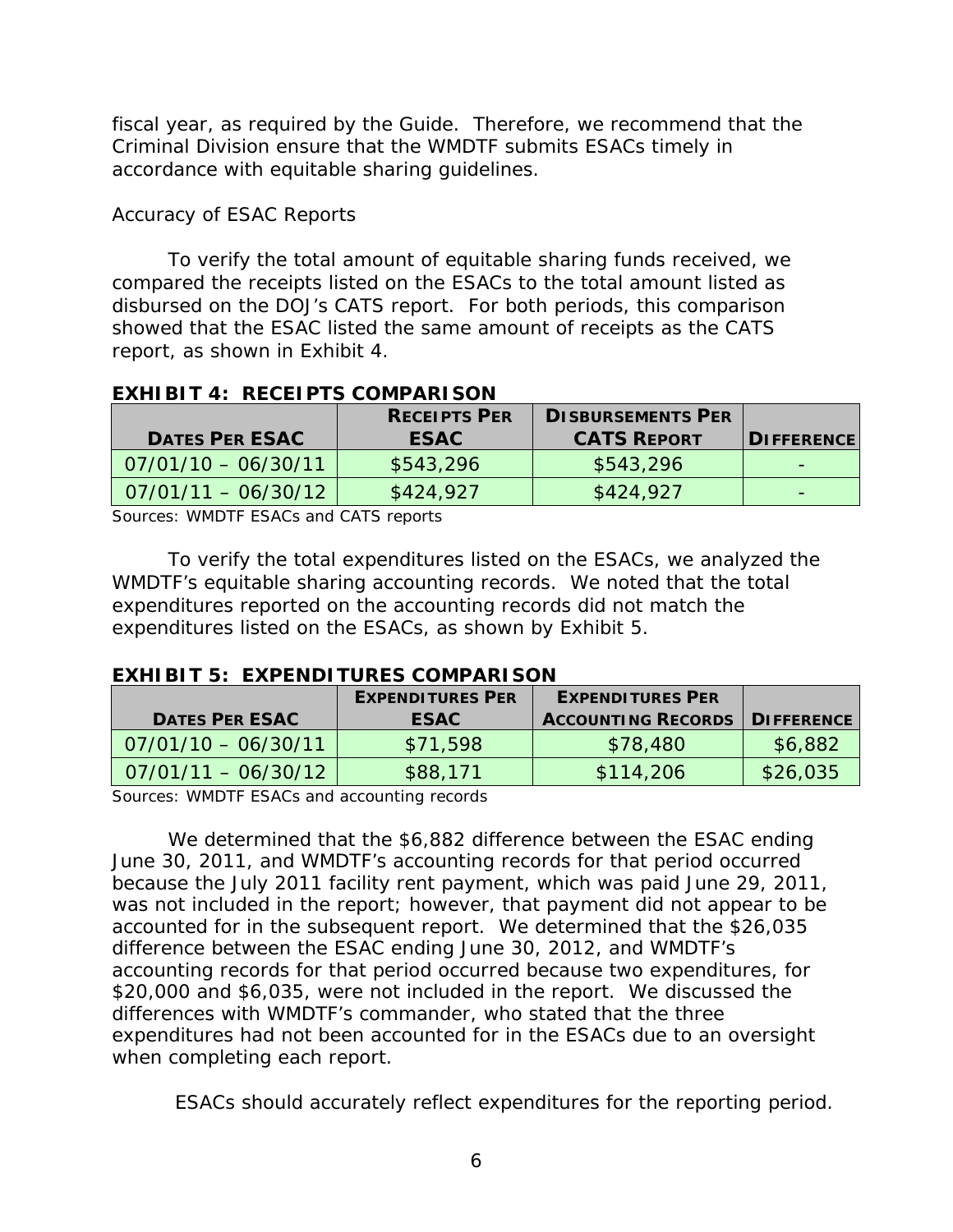Therefore, we recommend that the Criminal Division work with the WMDTF Inaccurate reporting of equitable sharing fund activity on the ESAC report may adversely affect DOJ equitable sharing fund program efforts. to ensure that it develops and implements procedures to accurately report equitable sharing expenditures on ESACs.

## <span id="page-9-0"></span> **Accounting for Equitable Sharing Receipts**

each request.<sup>5</sup> The amount received may differ from the amount requested. notification is received. Additionally, DOJ equitable sharing funds must be The *Guide* requires that law enforcement agencies use standard accounting procedures to track equitable sharing program receipts. Participating agencies should also maintain a log of all sharing requests that consecutively number the requests while listing the seizure type, seizure amount, share amount requested, amount received, and date received for Therefore the receiving agency should update the log when an E-Share accounted for separately from other funds.

 WMDTF is a member of a task force with the Drug Enforcement Administration (DEA) and two of its officers are assigned to a DEA-led group. For seizures from DEA group investigations in which WMDTF participated, WMDTF received an agreed fixed percentage of proceeds from each seized asset.

 officer worked in conjunction with a local DEA asset forfeiture specialist. We We reviewed how the WMDTF requested and tracked DOJ equitable sharing receipts. When an asset was seized, an officer serving on the task force prepared a form requesting a portion of the forfeiture. Each request form was signed and certified by the WMDTF commander and a member of WMDTF's executive board. To facilitate the request, the WMDTF task force determined that WMDTF maintained a log of anticipated seizure funds.

 After the requested assets went through legal proceedings and were forfeited, the USMS disbursed the assets or proceeds from the sale of forfeited property to the WMDTF. The WMDTF received receipts via Electronic Fund Transfer (EFT) into a savings account specifically reserved for federal asset forfeiture funds, and the task force commander was notified by email when funds were deposited into the WMDTF bank account; deposits greater than the \$250,000 FDIC threshold were secured by a collateral agreement with the bank. The WMDTF commander then moved equitable

 $\overline{\phantom{a}}$ 

<span id="page-9-1"></span> $5$  Under AFMLS rules in effect during the audit period, a law enforcement agency submitted separate share requests on form number DAG-71, "Application for Transfer of Federally Forfeited Property" for each shared asset request.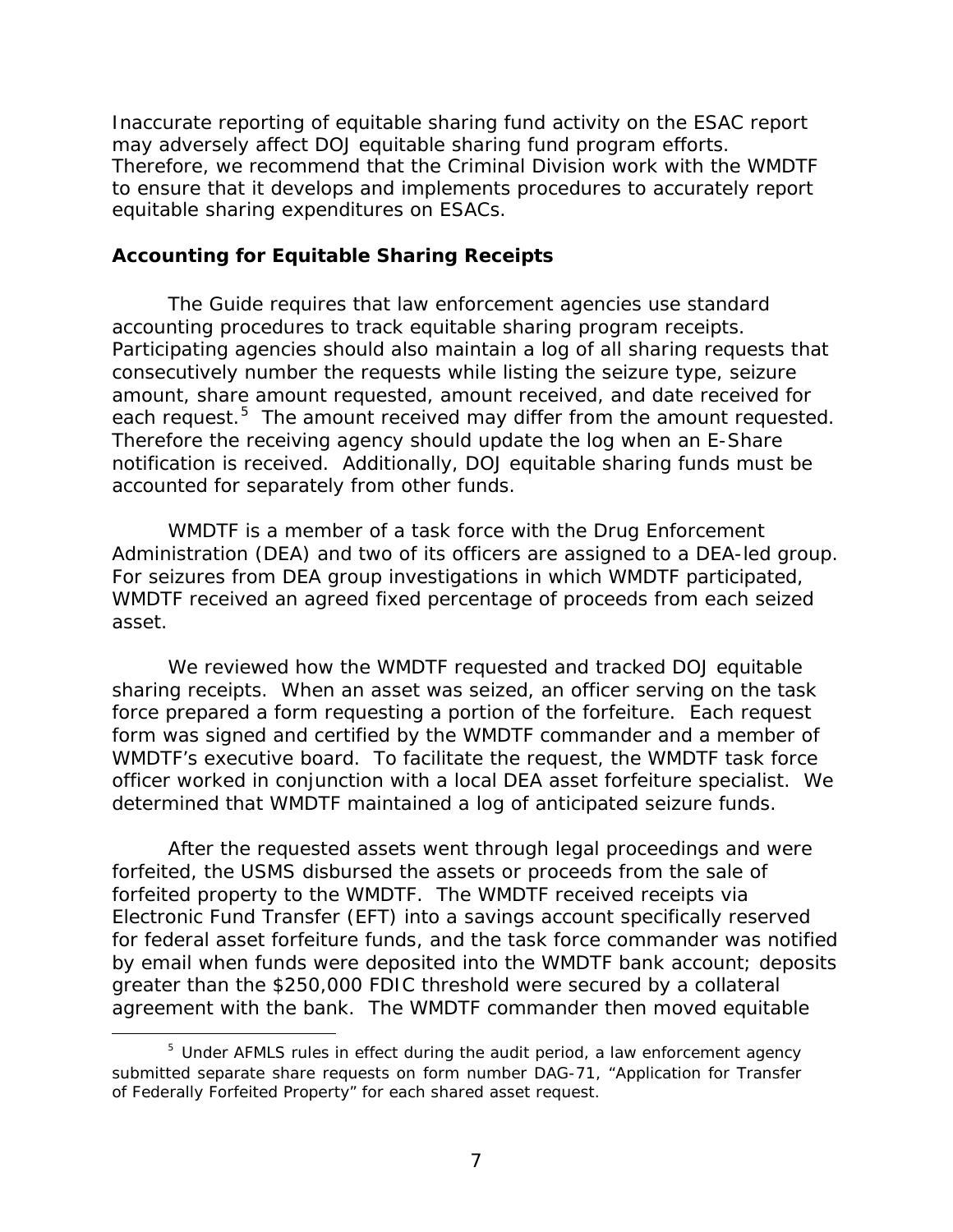sharing funds into an operating account to pay expenses as needed, after approval by the task force executive board.

 update its seizure log when equitable sharing funds were actually received. the WMDTF has a process in place to reconcile its equitable sharing requests Although the WMDTF separated the requesting and accounting functions with regard to its equitable sharing receipts, we found it did not Without performing that reconciliation, we believe that the WMDTF could not ensure that it had received and accounted for all equitable sharing funds properly. Therefore, we recommend that the Criminal Division ensure that log when EFT notifications are received to ensure that the WMDTF: (1) receives requested funds, and (2) maintains accurate records.

 completed fiscal years. From July 1, 2010, through June 30, 2012, the EFT log reported 155 equitable sharing receipts for the WMDTF, totaling \$968,222, as shown in Exhibit 6. We reconciled the EFT log with the CATS report and found that the receipts matched. We reviewed equitable sharing receipts for WMDTF's two most recently

| <b>WMDTF FY</b> | <b>CASH/ PROCEEDS</b> | <b>PROPERTY</b> | <b>TOTAL</b> |
|-----------------|-----------------------|-----------------|--------------|
| 2011            | \$543,296             | \$0             | \$543,296    |
| 2012            | \$424,927             | \$0             | \$424,927    |
| <b>TOTAL</b>    | \$968,222             | \$0             | \$968,222    |

# **EXHIBIT 6: WMDTF RECEIPTS**

Source: CATS report

As shown by Exhibit 7, we also sampled five of the highest receipts from FY 2011 and 2012 to ensure that these monies were properly deposited and recorded in a timely manner.

| <b>SAMPLE</b><br><b>COUNT</b> | <b>DATE RECEIVED PER</b><br><b>USMS EFT LOG</b> | <b>DATE</b><br><b>RECEIVED PER</b><br><b>WMDTF RECORDS</b> | <b>AMOUNT</b><br><b>RECEIVED</b> |
|-------------------------------|-------------------------------------------------|------------------------------------------------------------|----------------------------------|
|                               | 09/27/10                                        | 09/27/10                                                   | \$298,077                        |
| $\mathcal{P}$                 | 11/24/10                                        | 11/24/10                                                   | \$77,931                         |
| 3                             | 02/25/11                                        | 02/25/11                                                   | \$44,387                         |
|                               | 04/27/12                                        | 04/27/12                                                   | \$37,700                         |
| 5                             | 06/22/12                                        | 06/22/12                                                   | \$39,709                         |
|                               |                                                 | <b>TOTAL</b>                                               | \$497,803                        |

# **EXHIBIT 7: WMDTF SAMPLED RECEIPTS**

Source: EFT log from USMS and Accounting Records from WMDTF

Our testing determined that the WMDTF accurately recorded the five asset forfeiture receipts in its accounting records; however, we were only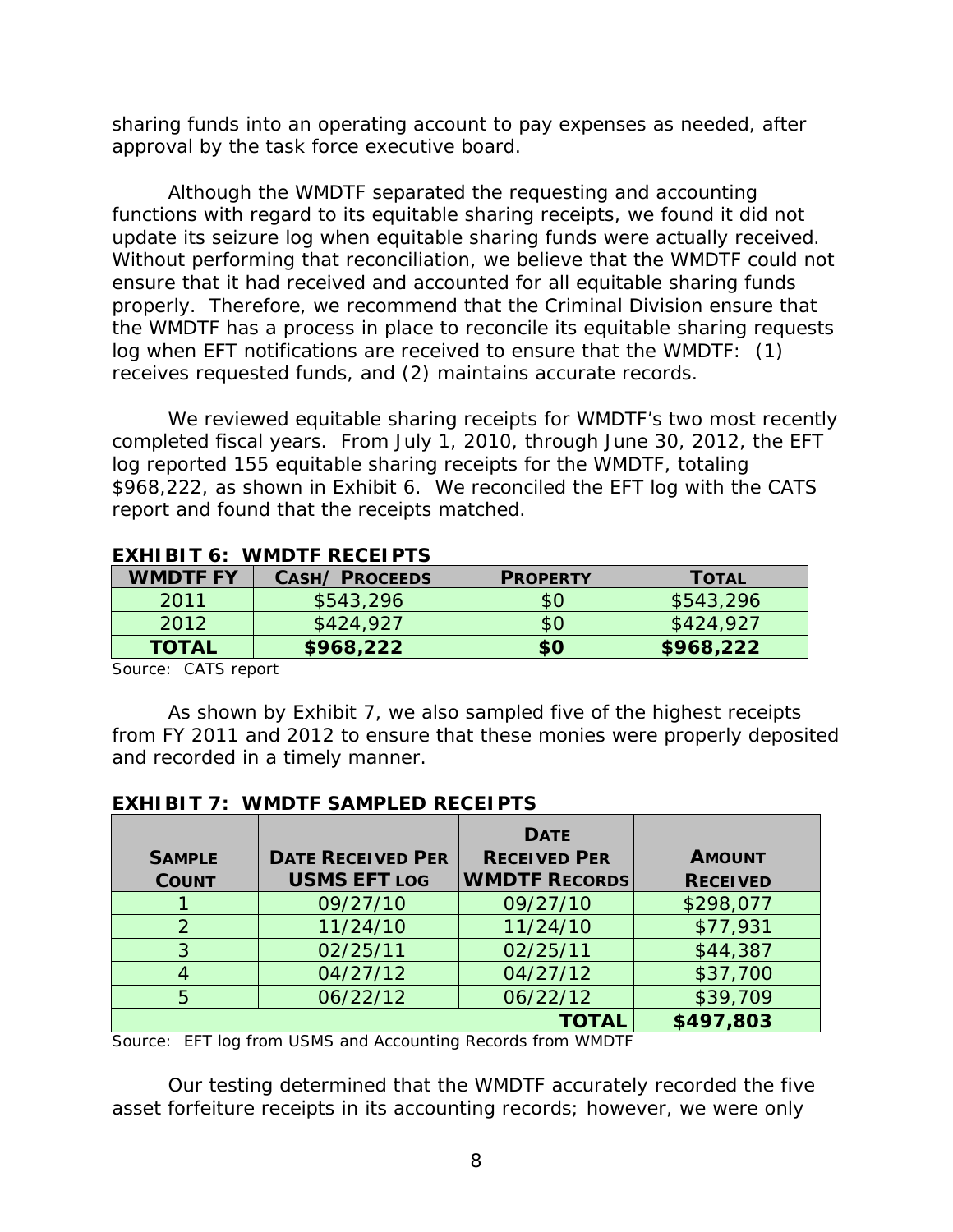receipts. As previously stated, lack of periodic reconciliation of receipts to able to trace two of the five sample receipts to the WMDTF's log of seizure the seizures log does not ensure that the WMDTF has received and documented all equitable sharing funds.

#### <span id="page-11-0"></span> **Use of Equitable Sharing Funds**

 $\overline{\phantom{a}}$ 

 fiscal years may be used to pay for costs associated with drug abuse programs, or other nonprofit community-based activities. However, the and services. Law enforcement agencies can also transfer equitable sharing Generally, participating agencies should use equitable sharing funds for law enforcement purposes. Under certain circumstances, however, up to 15 percent of the total of shared monies received by an agency in the last 2 treatment, drug and crime prevention efforts, housing and job skills *Guide* requires that the participating agency directly purchase these items monies to another law enforcement agency.

 requested board approval for some smaller expenditures as well. The WMDTF spent a total of \$414,922 in equitable sharing funds during the audit The WMDTF commander decided how to use asset forfeiture funds for purchases valued at less than \$5,000. Executive board approval was required for purchases valued above \$5,000, although the commander period for computer equipment replacement, hazardous waste cleanup, and facility rent. [6](#page-11-1)

 WMDTF's FYs 2011 through May 2013, to assess whether these expenditures were allowable under equitable sharing guidelines. For 38 transactions, the We tested 42 transactions, which represented all expenditures for WMDTF maintained documents that adequately supported each tested transaction.

However, our review of equitable sharing expenses identified four \$20,000 transfers from the WMDTF's equitable sharing savings account to the operations account; we were unable to trace those transfers to specific expenditures. WMDTF officials stated the transfers were to pay for law enforcement activities and operating expenses related to the task force facility, but were unable to provide specific expenditures. WMDTF officials stated an expenditure log would be maintained in the future to document expenditures paid by transfers. Because we were unable to verify the four transfers to supporting documents, we consider the expenditures to be

<span id="page-11-1"></span> $6$  Appendix III includes a list of items the WMDTF purchased with equitable sharing funds during the audit period.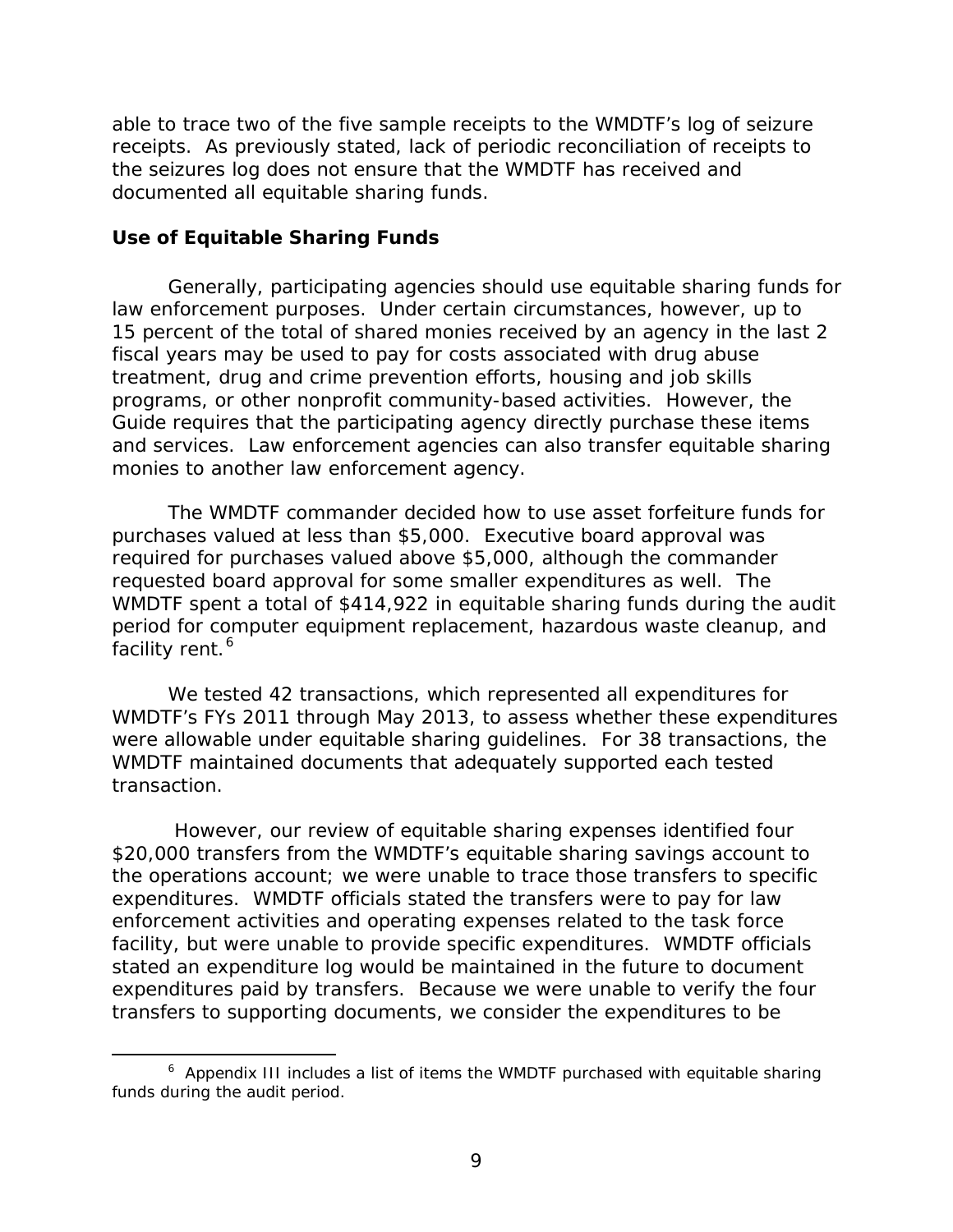unsupported equitable sharing program expenses. Therefore, we recommend that the Criminal Division remedy the \$80,000 in unsupported expenditures associated with the four transfers.

## <span id="page-12-0"></span>**Recommendations**

We recommend that the Criminal Division:

- quidelines. 1. Ensure that the WMDTF submits Equitable Sharing Agreement and Certification reports timely in accordance with equitable sharing
- 2. Work with the WMDTF to ensure that it develops and implements procedures to accurately report equitable sharing expenditures on its annual certification form.
- 3. Ensure that the WMDTF has a process in place to reconcile its equitable sharing funds request log when funds are received.
- 4. Remedy the \$80,000 in questioned costs due to unsupported expenditures.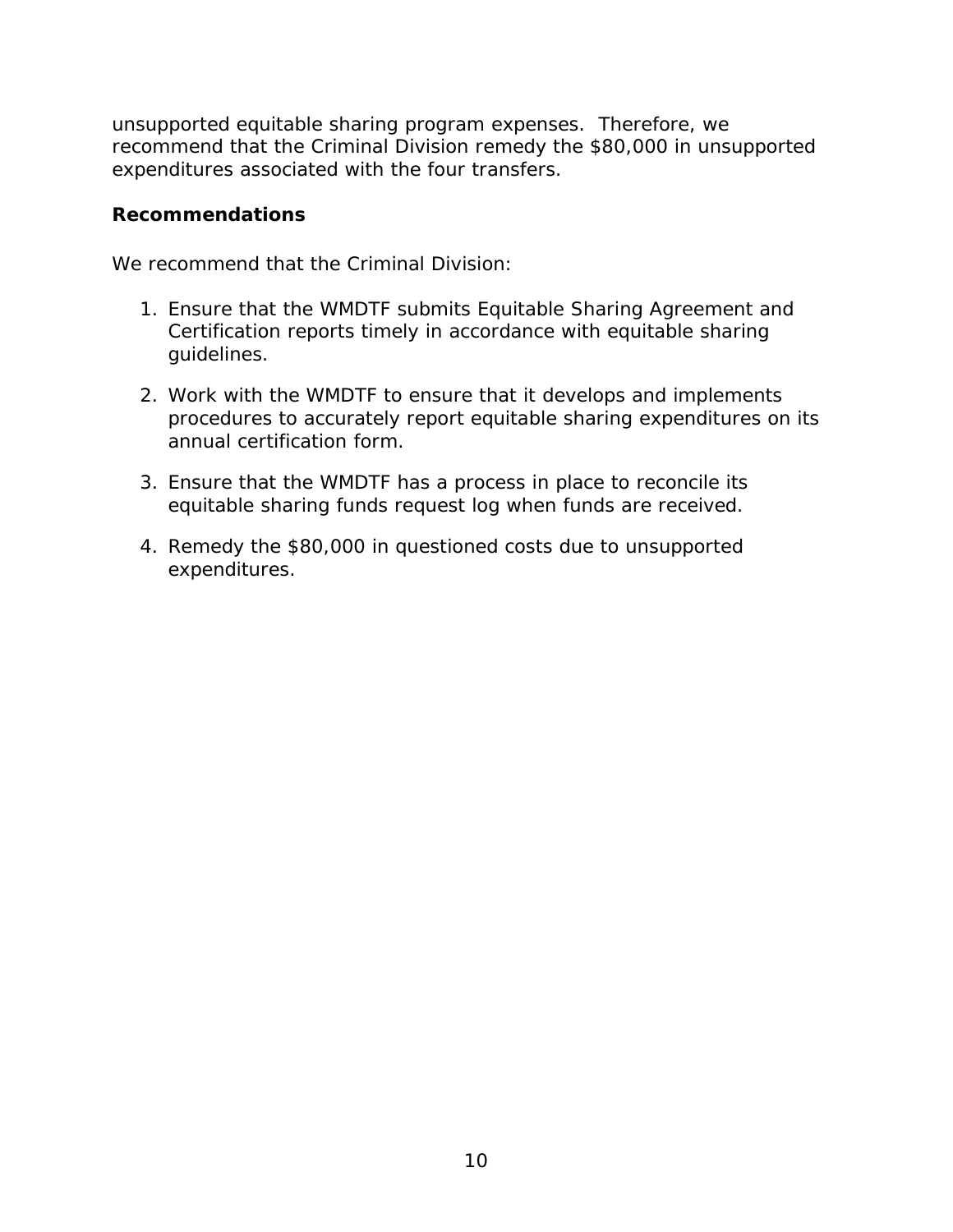# **STATEMENT ON INTERNAL CONTROLS**

<span id="page-13-0"></span> As required by the *Government Auditing Standards*, we tested, as assurance on its internal control structure as a whole. WMDTF management appropriate, internal controls significant within the context of our audit objectives. A deficiency in an internal control exists when the design or operation of a control does not allow management or employees, in the normal course of performing their assigned functions, to timely prevent or detect: (1) impairments to the effectiveness and efficiency of operations, (2) misstatements in financial or performance information, or (3) violations of laws and regulations. Our evaluation of West Metro Drug Task Force (WMDTF) internal controls was *not* made for the purpose of providing is responsible for the establishment and maintenance of internal controls.

 As noted in the Findings and Recommendations section of this report, performed that we believe adversely affect the WMDTF's ability to was not consistently updated. As a result, the WMDTF could not reasonably we identified deficiencies in the WMDTF's internal controls that are significant within the context of the audit objectives and based upon the audit work adequately track equitable sharing funds requested. Although WMDTF maintained a log of seizure requests, it did not reconcile equitable sharing funds received to those that were requested, and the WMDTF's seizure log ensure that equitable sharing funds requested were later received.

Because we are not expressing an opinion on the WMDTF's internal control structure as a whole, this statement is intended solely for the information and use of the WMDTF. This restriction is not intended to limit the distribution of this report, which is a matter of public record.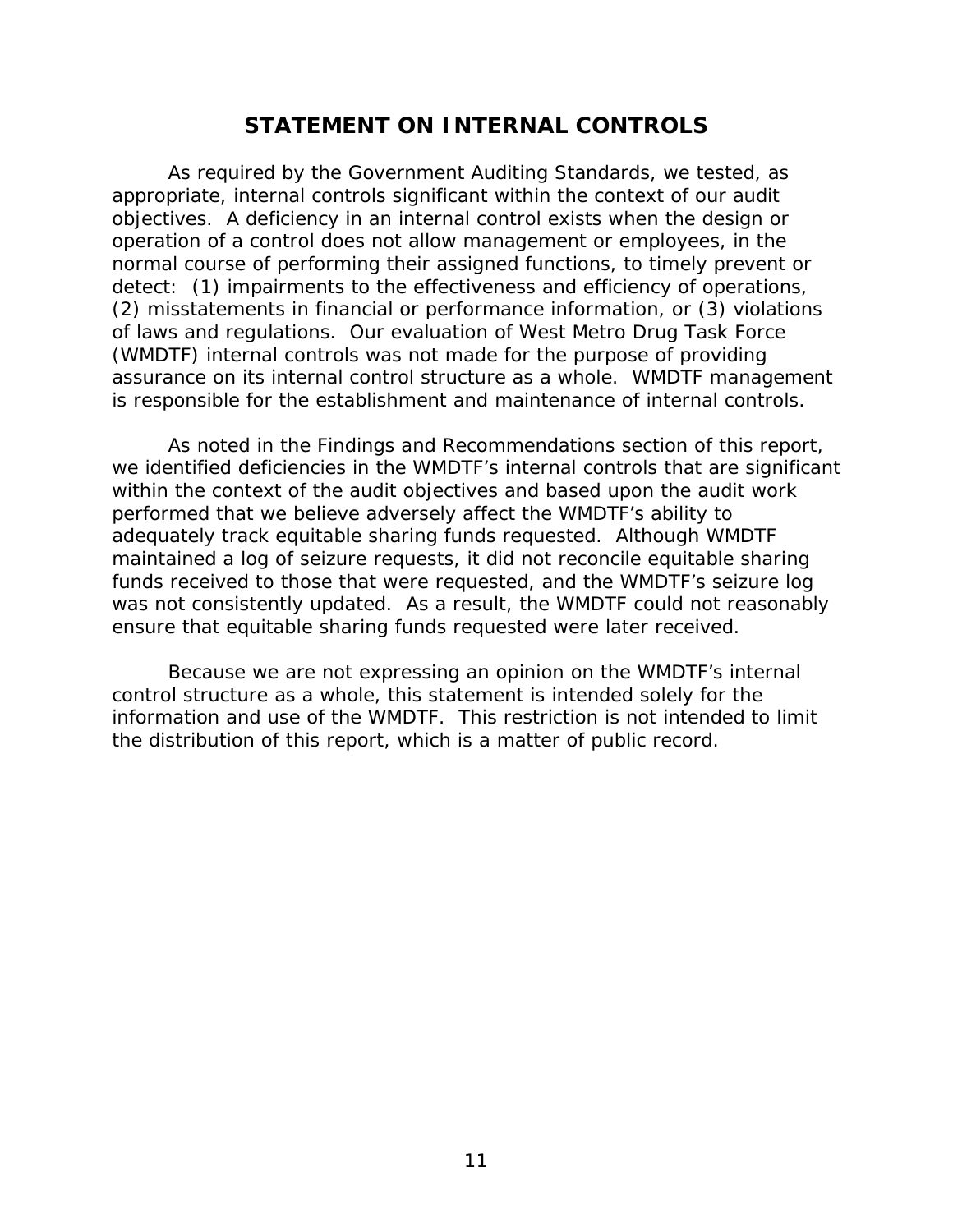# **STATEMENT ON COMPLIANCE WITH LAWS AND REGULATIONS**

<span id="page-14-0"></span> As required by the *Government Auditing Standards* we tested, as responsible for ensuring compliance with applicable federal laws and appropriate given our audit scope and objectives, selected transactions, records, procedures, and practices, to obtain reasonable assurance that the West Metro Drug Task Force's (WMDTF) management complied with federal laws and regulations, for which noncompliance, in our judgment, could have a material effect on the results of our audit. WMDTF's management is regulations. In planning our audit, we identified the following laws and regulations that concerned the operations of the auditee and that were significant within the context of the audit objectives:

- *Enforcement Agencies* (*Guide*), dated April 2009; and • the *Guide to Equitable Sharing for State and Local Law*
- OMB Circular No. A-133, Audits of States, Local Governments and Non-Profit Organizations, dated June 26, 2007.

 Our audit included examining, on a test basis, the WMDTF's material effect on the WMDTF's operations, through interviewing WMDTF officials, examining WMDTF documentation, analyzing WMDTF data, and compliance with the aforementioned laws and regulations that could have a assessing WMDTF internal controls.

 As noted in the Findings and Recommendations section of this report, we found that the WMDTF did not always comply with the *Guide* with respect to accuracy and timeliness of annual Equitable Sharing Agreement and Certification reports, the adequacy of supporting documentation for expenditures of equitable sharing funds, the reconciliation of equitable sharing funds requested and received, and consistently updating the seizure log.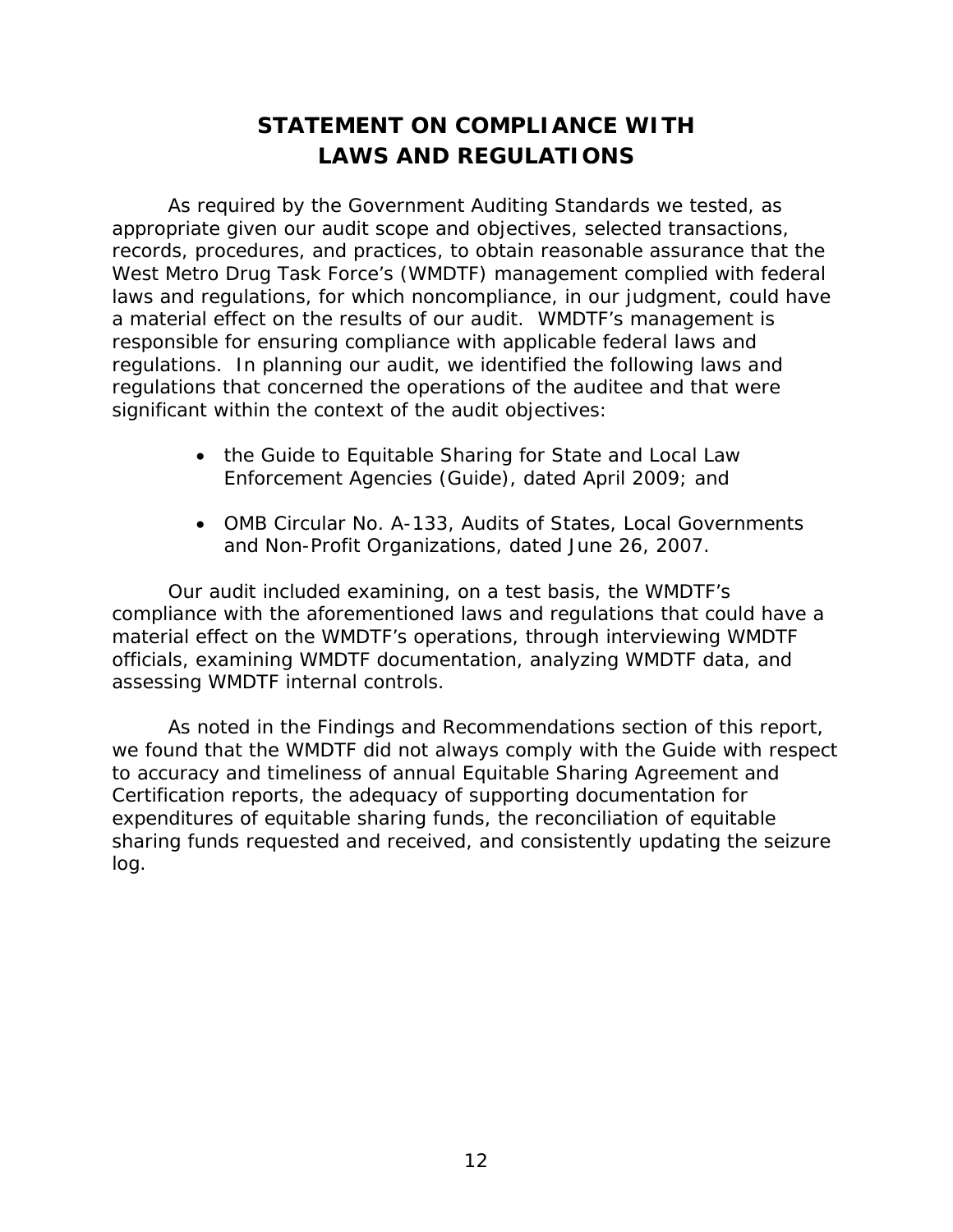# **APPENDIX I**

# **SCHEDULE OF DOLLAR-RELATED FINDINGS**

<span id="page-15-0"></span>

|                                       | <b>AMOUNT PAGE</b> |    |
|---------------------------------------|--------------------|----|
| QUESTIONED COSTS: <sup>7</sup>        |                    |    |
| Unsupported expenditures              | \$80,000           | 10 |
| <b>Total Questioned Costs:</b>        | \$80,000           |    |
| <b>TOTAL DOLLAR RELATED FINDINGS:</b> | \$80,000           |    |

<span id="page-15-1"></span> $\overline{\phantom{a}}$ 

 <sup>7</sup>*Questioned Costs* are expenditures that do not comply with legal, regulatory or contractual requirements, or are not supported by adequate documentation at the time of the audit, or are unnecessary or unreasonable. Questioned costs may be remedied by offset, waiver, recovery of funds, or the provision of supporting documentation.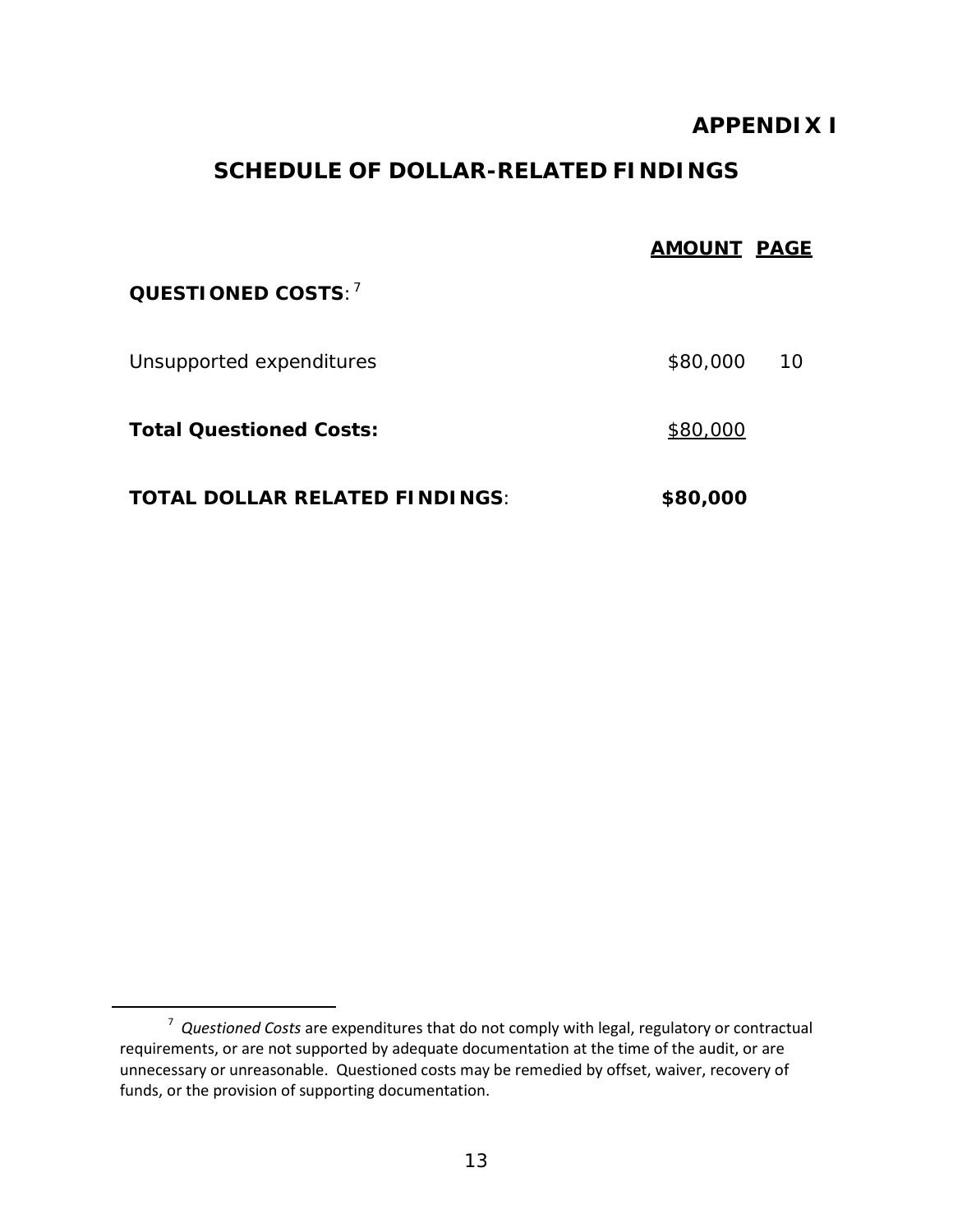# **OBJECTIVES, SCOPE, AND METHODOLOGY**

<span id="page-16-0"></span> plan and perform the audit to obtain sufficient, appropriate, evidence to reasonable basis for our findings and conclusions based on our audit We conducted this performance audit in accordance with generally accepted government auditing standards. Those standards require that we provide a reasonable basis for our findings and conclusions based on our audit objectives. We believe that the evidence obtained provides a objectives.

# **Objective**

 Task Force (WMDTF) accounted for equitable sharing funds properly and The objective of the audit was to assess whether the West Metro Drug used such revenues for allowable purposes defined by applicable guidelines. We tested compliance with what we considered were the most important conditions of the Department of Justice's (DOJ) equitable sharing program. We reviewed laws, regulations, and guidelines governing the accounting for and use of DOJ equitable sharing receipts, including the *Guide to Equitable Sharing for State and Local Law Enforcement Agencies*, dated April 2009.

### **Scope and Methodology**

Our audit concentrated on, but was not limited to, equitable sharing receipts received by the WMDTF between July 1, 2010, and May 20, 2013. The U.S. Department of the Treasury administers a similar equitable sharing program; we did not identify any Treasury funds shared with WMDTF. Our audit included equitable sharing revenues received through only the DOJ equitable sharing program.

 Colorado. To accomplish the objectives of the audit, we interviewed WMDTF equitable sharing revenues and expenditures. In addition, we relied on awarded to the WMDTF during the audit period. We did not establish the We performed audit work at the WMDTF facility in Jefferson County, officials and examined records, related revenues, and expenditures of computer-generated data contained in the DOJ Consolidated Asset Tracking System (CATS) for determining equitably shared revenues and property reliability of the data contained in the CATS system as a whole. However, when the data we relied upon is viewed in context with other available evidence, we believe the opinions, conclusions, and recommendations included in this report are valid.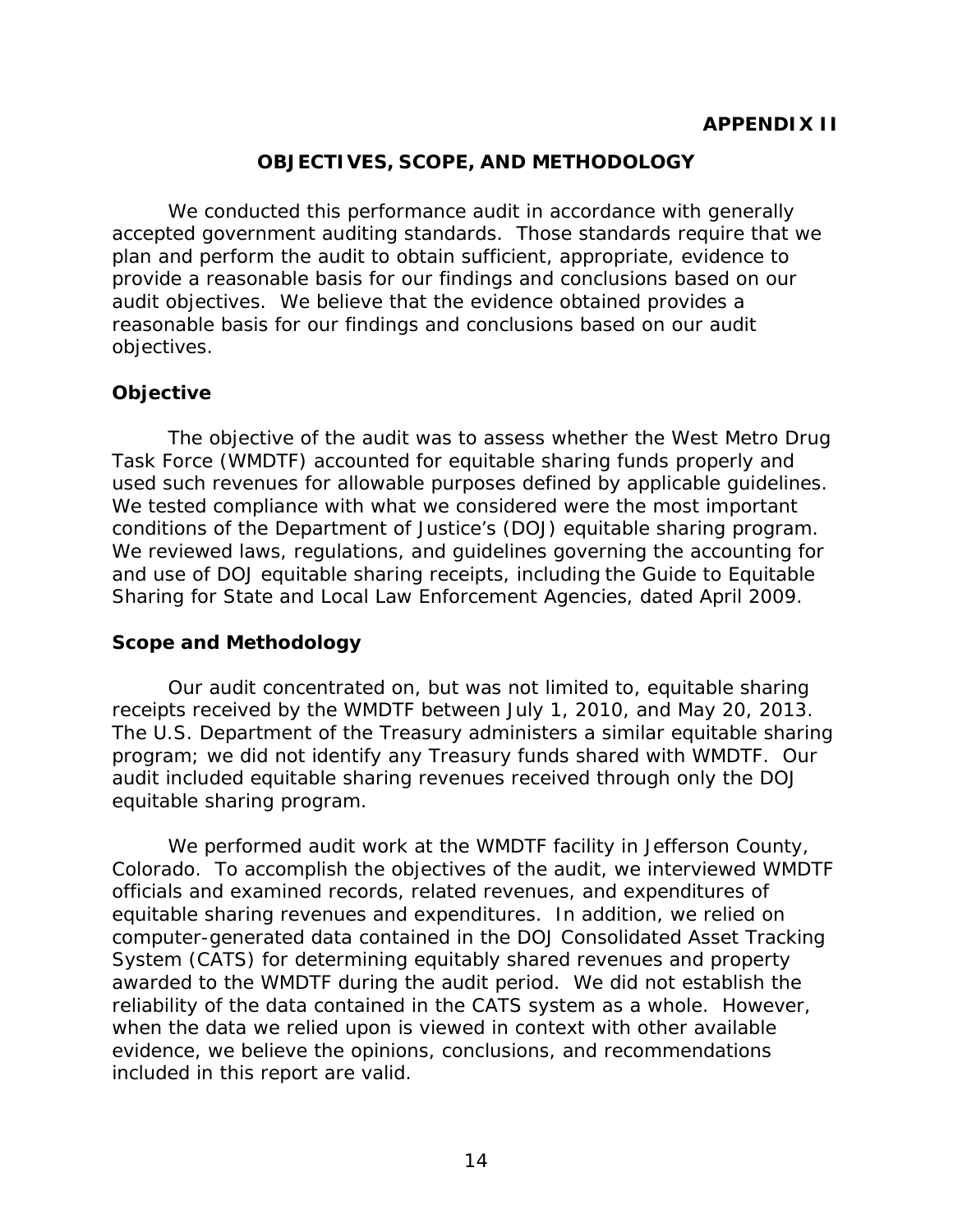equitable sharing receipts to accomplish our audit objectives. However, we Our audit specifically evaluated WMDTF compliance with three essential equitable sharing guidelines: (1) Equitable Sharing Agreement and Certification reports; (2) accounting for equitable sharing receipts; and (3) use of equitable sharing funds. In planning and performing our audit, we considered internal controls established and used by the WMDTF over DOJ did not assess the WMDTF's financial management system's reliability, internal controls, or whether it, as a whole, complied with laws and regulations.

 totaling \$497,803. In the same period, WMDTF had 42 expenditures totaling \$414,922. We selected all 42 expenditures for testing. A judgmental In the scope of this audit, WMDTF had 207 cash/proceeds receipts totaling \$1,485,827. WMDTF did not receive any equitably shared property in the scope of this audit. We tested a judgmental sample of 5 receipts sampling design was applied to obtain broad exposure to numerous facets of the disbursements reviewed, such as dollar amounts. This non-statistical sample design does not allow projection of the test *results to all disbursements.* 

 the scope of this audit. However, WMDTF was audited quarterly by the WMDTF's member agencies. We reviewed the auditors' assessments, which The WMDTF was not required to submit Single Audit Reports during disclosed no control weaknesses or significant noncompliance issues.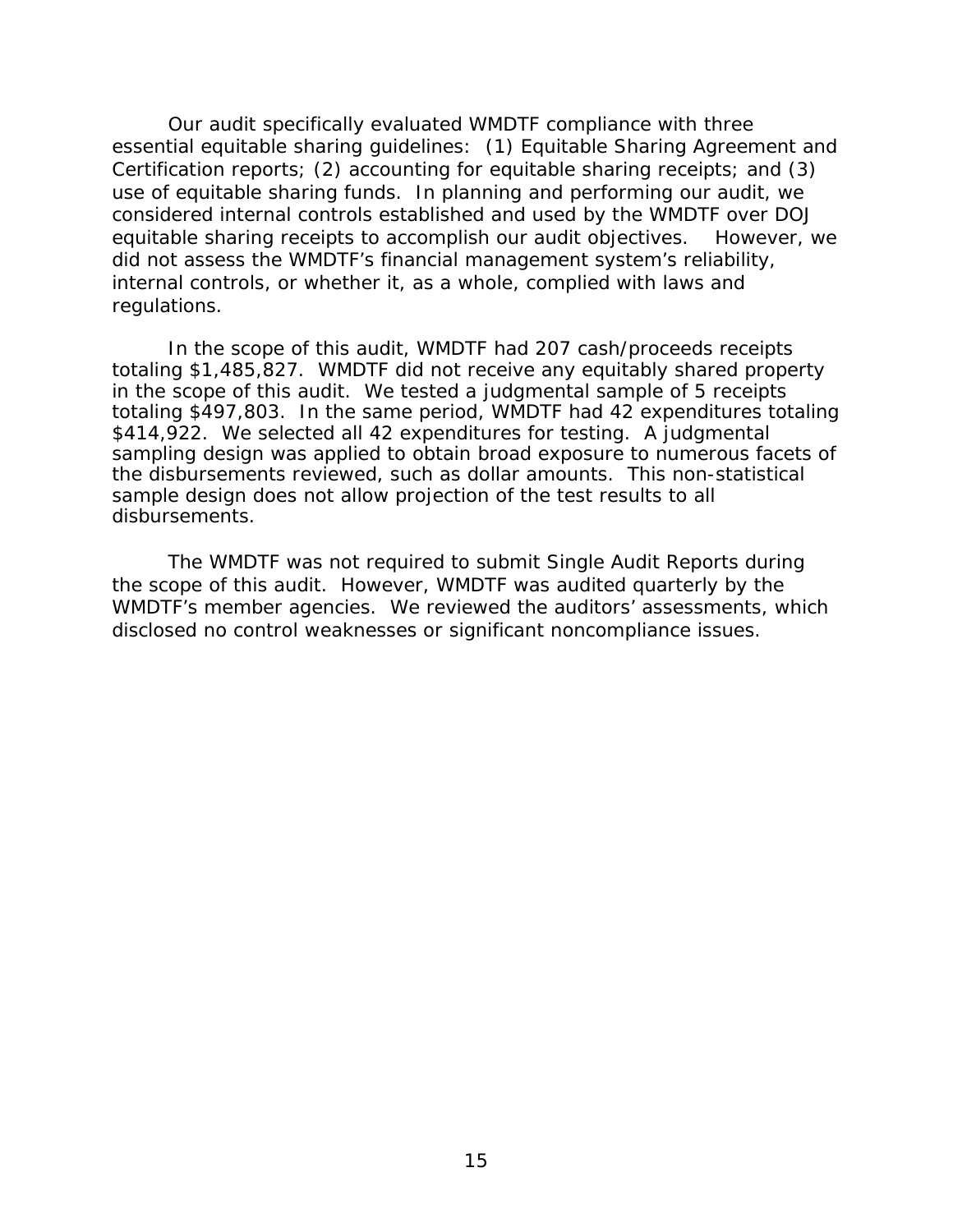# **APPENDIX III**

#### **SUMMARY OF TESTED EQUITABLE SHARING PURCHASES**

<span id="page-18-0"></span>

|                          |                                             | <b>DETERMINED TO BE</b><br><b>ALLOWABLE</b> |                                   | <b>EXPENDITURES</b> |
|--------------------------|---------------------------------------------|---------------------------------------------|-----------------------------------|---------------------|
| No.                      | <b>ITEM DESCRIPTION</b>                     | (YES/NO)                                    | <b>JUSTIFICATION</b>              | <b>AMOUNT</b>       |
| 1                        | <b>Facility rent</b>                        | Yes                                         | Law enforcement facilities        | \$7,523             |
|                          |                                             |                                             |                                   |                     |
| $\overline{2}$           | <b>Facility rent</b>                        | Yes                                         | Law enforcement facilities        | 7,416               |
|                          |                                             |                                             |                                   |                     |
| 3                        | <b>Facility rent</b>                        | Yes                                         | Law enforcement facilities        | 7,416               |
|                          |                                             |                                             |                                   |                     |
| $\overline{4}$           | <b>Facility rent</b>                        | Yes                                         | Law enforcement facilities        | 7,416               |
|                          |                                             |                                             |                                   |                     |
| 5<br>$\ddot{\mathbf{6}}$ | <b>Facility rent</b>                        | Yes                                         | Law enforcement facilities        | 7,416               |
|                          | <b>Facility rent</b>                        | Yes                                         | Law enforcement facilities        | 7,416               |
| $\overline{7}$           | <b>Facility rent</b>                        | Yes                                         | Law enforcement facilities        | 6,349               |
| $\,8\,$                  | <b>Facility rent</b>                        | Yes                                         | Law enforcement facilities        | 6,882               |
| 9                        | <b>Facility rent</b>                        | <b>Yes</b>                                  | Law enforcement facilities        | 6,882               |
| 10                       | <b>Facility rent</b>                        | Yes                                         | Law enforcement facilities        | 6,882               |
| 11                       | <b>Facility rent</b>                        | Yes                                         | Law enforcement facilities        | 6,882               |
|                          |                                             |                                             |                                   |                     |
| 12                       | <b>Facility rent</b>                        | Yes                                         | Law enforcement facilities        | 7,011               |
|                          |                                             |                                             |                                   |                     |
| 13                       | <b>Facility rent</b>                        | Yes                                         | Law enforcement facilities        | 7,217               |
|                          |                                             |                                             |                                   |                     |
| 14                       | <b>Facility rent</b>                        | Yes                                         | Law enforcement facilities        | 7,217               |
|                          |                                             |                                             | Law enforcement                   |                     |
| 15                       | Computer server                             | Yes                                         | equipment                         | 8,994               |
| 16                       | <b>Facility rent</b>                        | Yes                                         | Law enforcement facilities        | 7,217               |
| 17                       | <b>Facility rent</b>                        | Yes                                         | Law enforcement facilities        | 7,217               |
|                          |                                             |                                             |                                   |                     |
| 18                       | <b>Facility rent</b>                        | Yes                                         | Law enforcement facilities        | 7,217               |
|                          |                                             |                                             |                                   |                     |
| 19                       | <b>Facility rent</b>                        | <b>Yes</b>                                  | Law enforcement facilities        | 7,217               |
| 20                       | <b>Facility rent</b>                        | Yes                                         | Law enforcement facilities        | 2,217               |
| 21                       | <b>Facility rent</b>                        | Yes                                         | Law enforcement facilities        | 12,217              |
| 22                       | <b>Facility rent</b>                        | Yes                                         | Law enforcement facilities        | 7,217               |
|                          | Reimbursement of                            |                                             | Law enforcement                   |                     |
| 23                       | buy money                                   | Yes                                         | investigations                    | 6,035               |
|                          | <b>Facility rent</b>                        |                                             |                                   |                     |
| 24                       |                                             | <b>Yes</b>                                  | Law enforcement facilities        | 7,217               |
| 25                       | <b>Facility rent</b>                        | <b>Yes</b>                                  | Law enforcement facilities        | 7,217               |
| 26                       | <b>Facility rent</b>                        | <b>Yes</b>                                  | Law enforcement facilities        | 7,217               |
|                          |                                             |                                             | Law enforcement<br>investigations |                     |
| 27<br>28                 | Meth waste disposal<br><b>Facility rent</b> | <b>Yes</b><br>Yes                           | Law enforcement facilities        | 5,941<br>7,549      |
|                          |                                             |                                             | Law enforcement                   |                     |
| 29                       | Computer server                             | Yes                                         | equipment                         | 10,414              |
|                          |                                             |                                             |                                   |                     |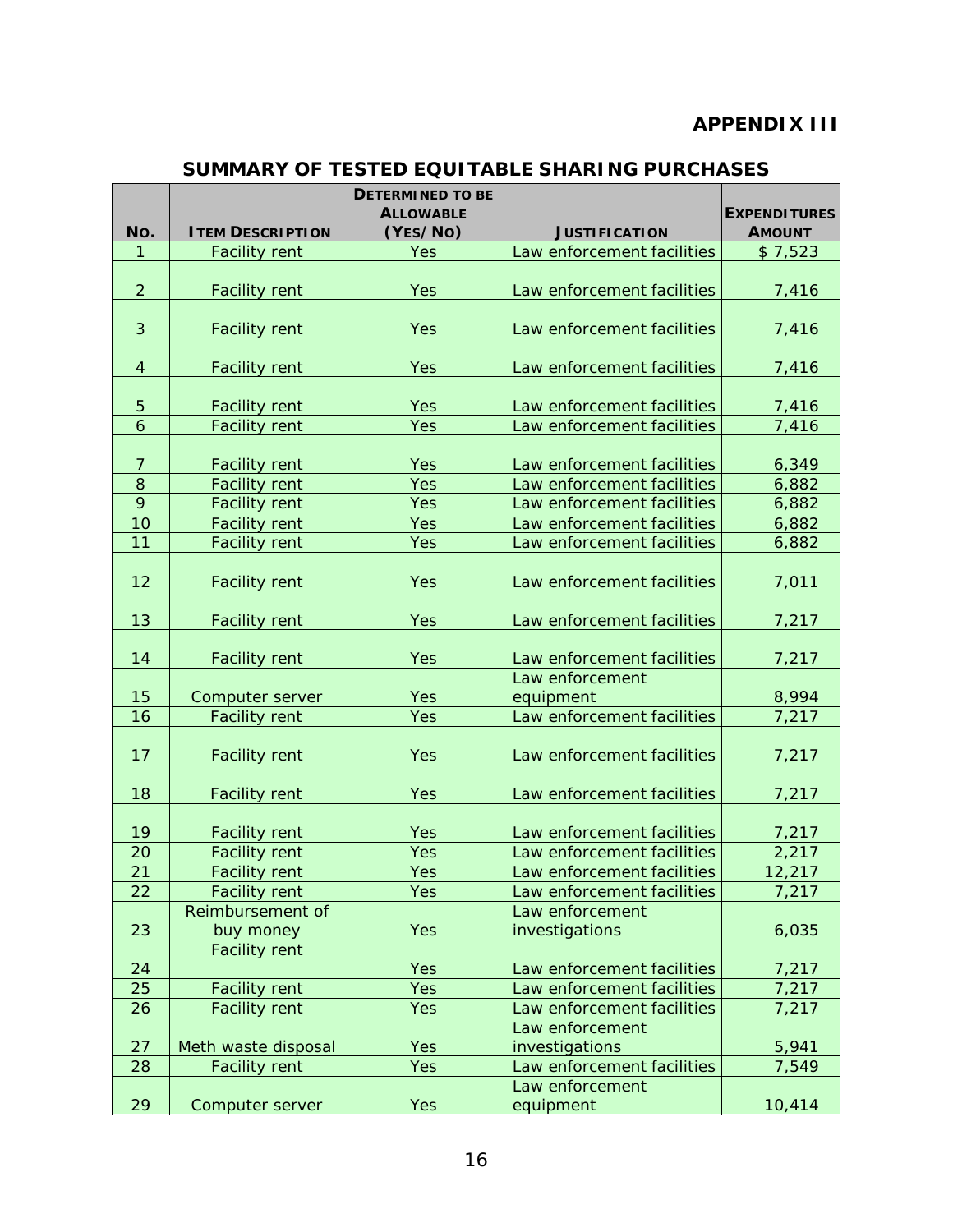|     |                           | <b>DETERMINED TO BE</b> |                            |                     |
|-----|---------------------------|-------------------------|----------------------------|---------------------|
|     |                           | <b>ALLOWABLE</b>        |                            | <b>EXPENDITURES</b> |
| No. | <b>ITEM DESCRIPTION</b>   | (YES/NO)                | <b>JUSTIFICATION</b>       | <b>AMOUNT</b>       |
| 30  | <b>Facility rent</b>      | Yes                     | Law enforcement facilities | 7,549               |
| 31  | <b>Facility rent</b>      | Yes                     | Law enforcement facilities | 7,549               |
| 32  | <b>Facility rent</b>      | Yes                     | Law enforcement facilities | 7,549               |
| 33  | <b>Facility rent</b>      | Yes                     | Law enforcement facilities | 7,549               |
|     |                           |                         | Law enforcement            |                     |
| 34  | Computer equipment        | Yes                     | equipment                  | 63,506              |
| 35  | <b>Facility rent</b>      | Yes                     | Law enforcement facilities | 7.549               |
| 36  | <b>Facility rent</b>      | <b>Yes</b>              | Law enforcement facilities | 7,549               |
| 37  | <b>Facility rent</b>      | <b>Yes</b>              | Law enforcement facilities | 7,549               |
| 38  | <b>Facility rent</b>      | Yes                     | Law enforcement facilities | 7,549               |
| 39  | Operating expenses        | <b>No</b>               | Unsupported                | 20,000              |
| 40  | <b>Operating expenses</b> | <b>No</b>               | Unsupported                | 20,000              |
| 41  | <b>Operating expenses</b> | <b>No</b>               | Unsupported                | 20,000              |
| 42  | Operating expenses        | <b>No</b>               | Unsupported                | 20,000              |
|     |                           | <b>TOTAL</b>            |                            | \$414,922           |

 Source: OIG assessment based on WMDTF accounting records and supporting documents, and the *Guide to Equitable Sharing for State and Local Law Enforcement Agencies*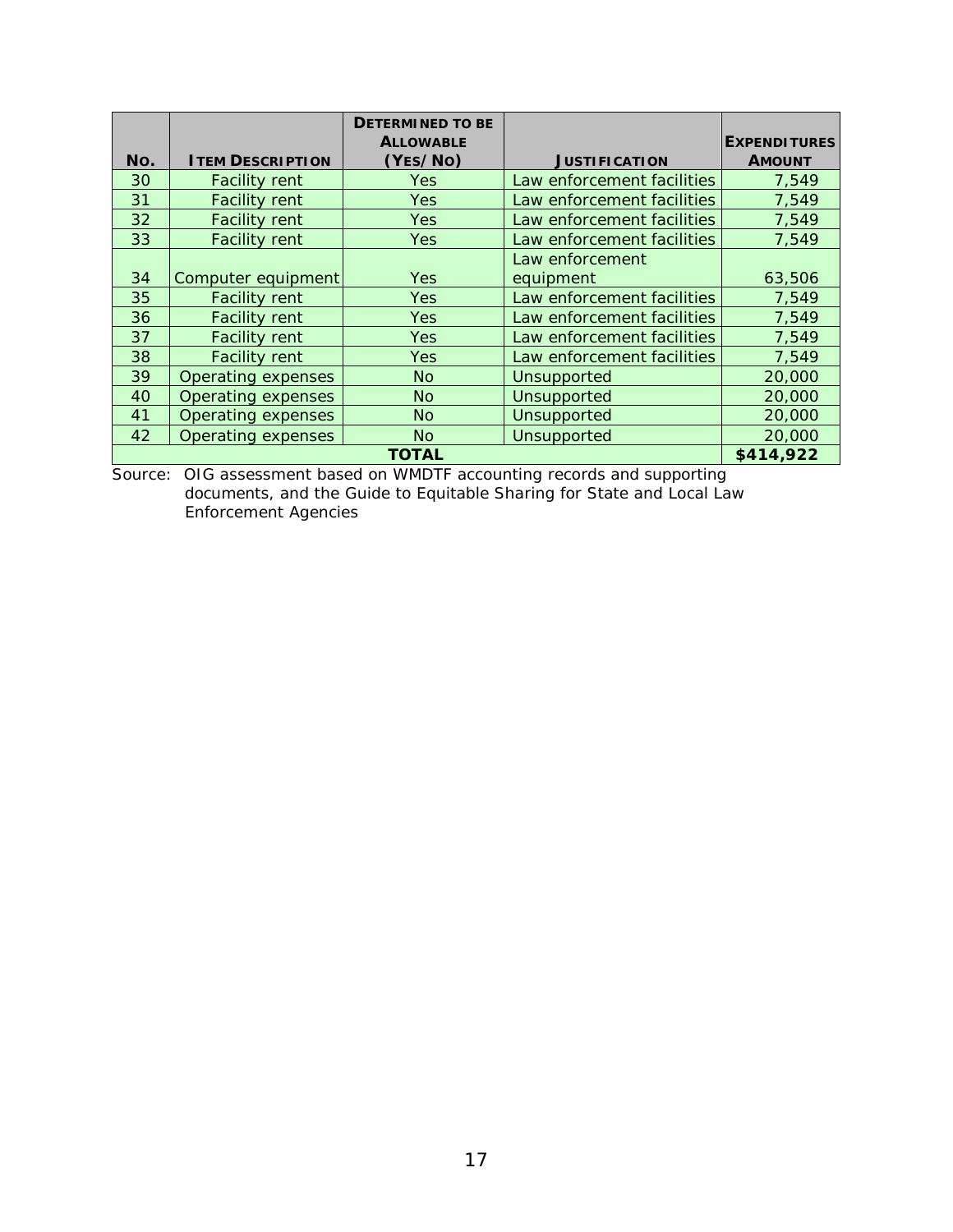### **APPENDIX IV**

# **CRIMINAL DIVISION RESPONSE TO** THE DRAFT REPORT

<span id="page-20-0"></span>

U.S. Department of Justice.

Criminal Divenue

1828/08 9911 E.C. 203101

#### **MEMORANDUM**

| TO:    | David Sheerer                                                                                  |
|--------|------------------------------------------------------------------------------------------------|
|        | Regional Ancit Manager<br>Denyar Regional Audit Office                                         |
|        | Office of the Inspector General (OIG).                                                         |
| FROM:  | Gene Parton, Assistan Deputy Chief<br>Asset Forfoldera and Milney Launderfule Seetium (AEMLS). |
| SUBJEC | Draft Audit Renorman if a West Motre Drug Task Force Equitable                                 |

Sharing Program Activities

In a momorandum to Myll: h Ruman, detect June 24, 2013, your office summarized the status of the above referenced report and detailed actions necessary for final closure of the ontstanding audit report recommendations. The following is a jist of the audit report recommendations pertaining to the West Morei Drug Task Finice's (WMDTF) equilible sharing program activity;

#### **Recommendations:**

- 1. Ensure that the W VOITF submits Equitable Sharing Agreement and Certification reports timely in accordance with equitable sharing guidelines.
- 2. Work with the WMDTF in ensure that it develops and implements procedures to accurately report equitable sharing expenditures on its amual certification form.
- 3. Ensure that the WMDTF bas a process in place to reconcile its equitable. sharing funds request beg when funds are received.
- 4. Remedy the \$80,000 in questioned costs due to ansupported expenditures.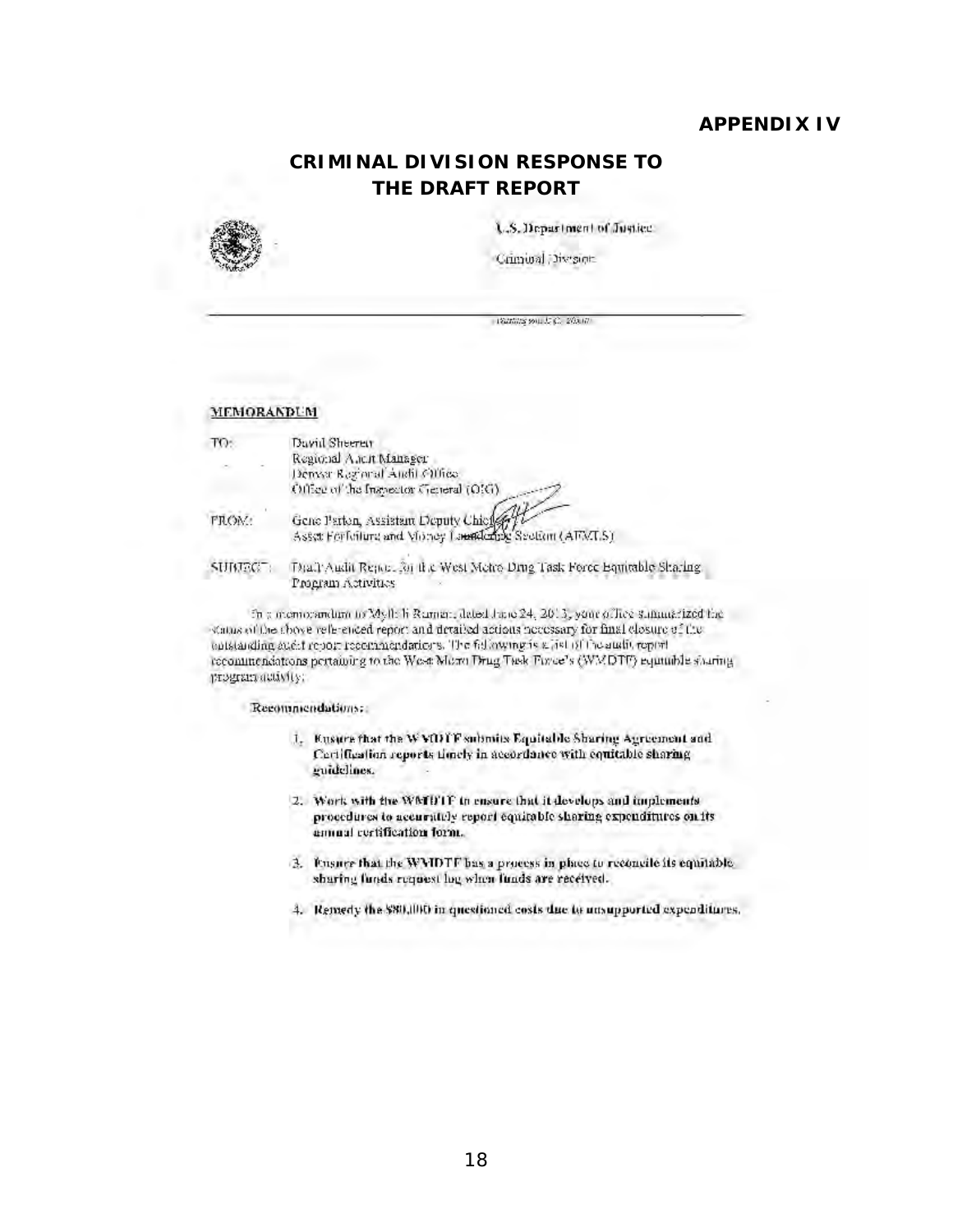$\sim$  Asset for is hird and Money I surviving Section (AEMLS) concurs with these recommendations and will request that the WMDTF first orient horizon<br>uncoder policies and provide documentation verifising the corrective act

Lauise M. Davanel, Ph. D.  $622$ Assistant Director Audit Liaiser Group<br>Just ce Maragement Division

> Dense Turcotte Audit Ligtson Crimical Division

> > $\hat{\mathbb{Z}}$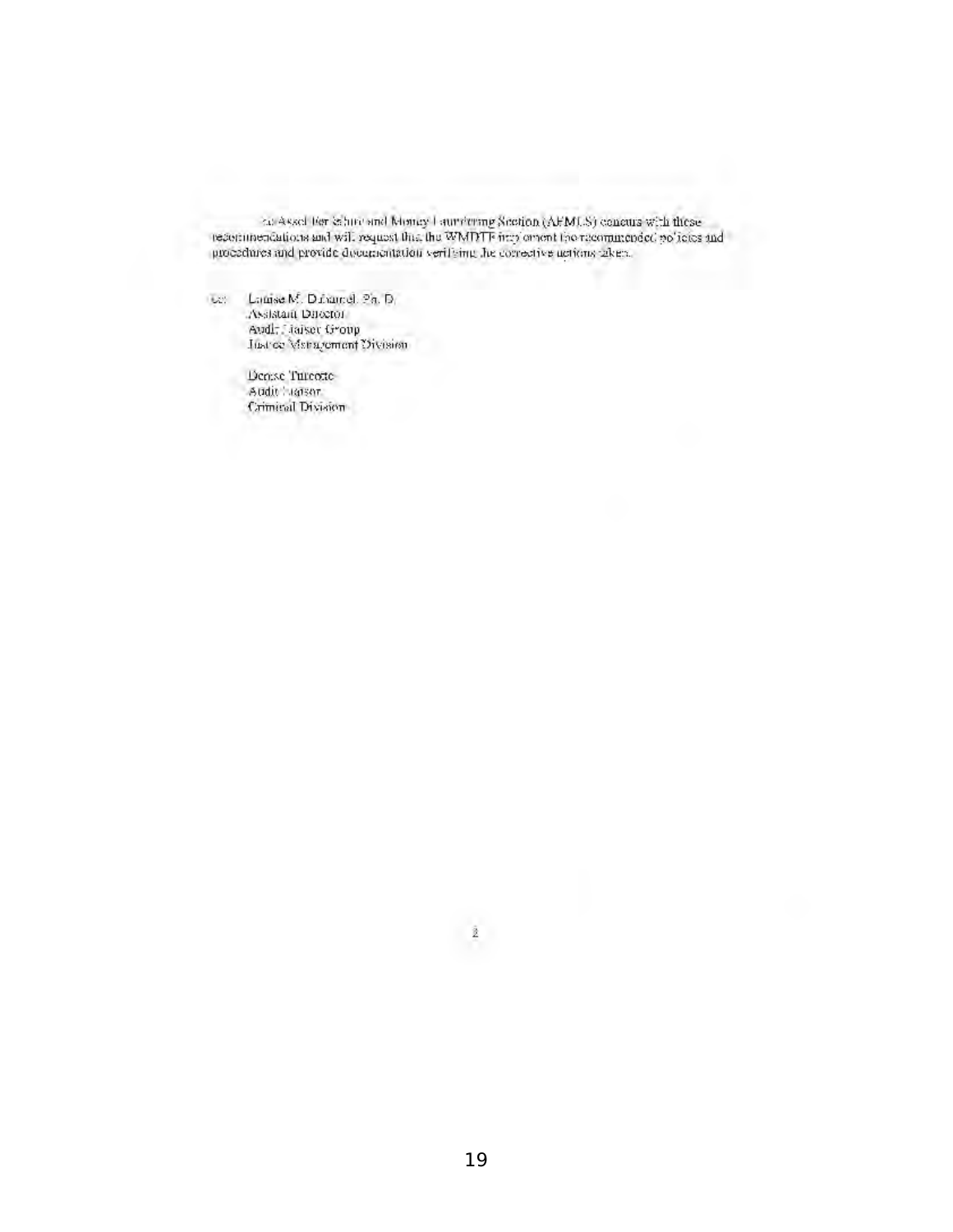#### **APPFNDIX V**

# **WEST METRO DRUG TASK FORCE RESPONSE TO THE DRAFT REPORT**

<span id="page-22-0"></span>

West Metro Drug Task Force

P.O. Box 16053 = Golden, CO 80402 (303) 424-4779 = Fax: (303) 423-2310

June 28, 2013

David M. Sheeren **U.S. Department of Justice** Office of the Inspector General **Denver Regional Audit Office** 1120 Lincoln, Suite 1500 Denver, Colorado 80203

David Sheeren,

This is our official response to the report in reference to the audit of the West Metro Drug Task Force's Equitable Sharing Program Activities.

• Completeness and Timeliness of ESAC Reports

RESPONSE: (AGREE) The current Commander, Lt. Reggie Marinelli, had been advised that the West Metro Drug Task Forces' fiscal year ended September 30<sup>et</sup> of each year. She completed the forms and submitted the 2012 documents in October of that year. It was brought to her attention upon completion that they were in fact late and that the fiscal year for West Metro Drug Task Force ends June 30th of each year. This was a mis-understanding of the current and previous Commanders and will not be of issue in the future. All forms will be completed prior to the due dates in the future. Will be in compliance by July 31, 2013, when 2013 forms are filed

Accuracy of ESAC Reports

RESPONSE: (AGREE) We did in fact leave out three expenditures in the two reported years of the ESAC. We will be more diligent in the future to see that this does not happen. Will be in compliance by July 31, 2013, when 2013 forms are filed

· Accounting for Equitable Sharing Receipts

RESPONSE: (AGREE) The accounting measures used by the West Metro Drug Task Force in reference to requested assets that were forfeited and the amounts received via Electronic Fund Transfer are outdated and not properly accounted for. We will update our system and see to it that all electronic transfers are checked against the requested assets.

Accounting system to be updated by September 02, 2013 and properly monitored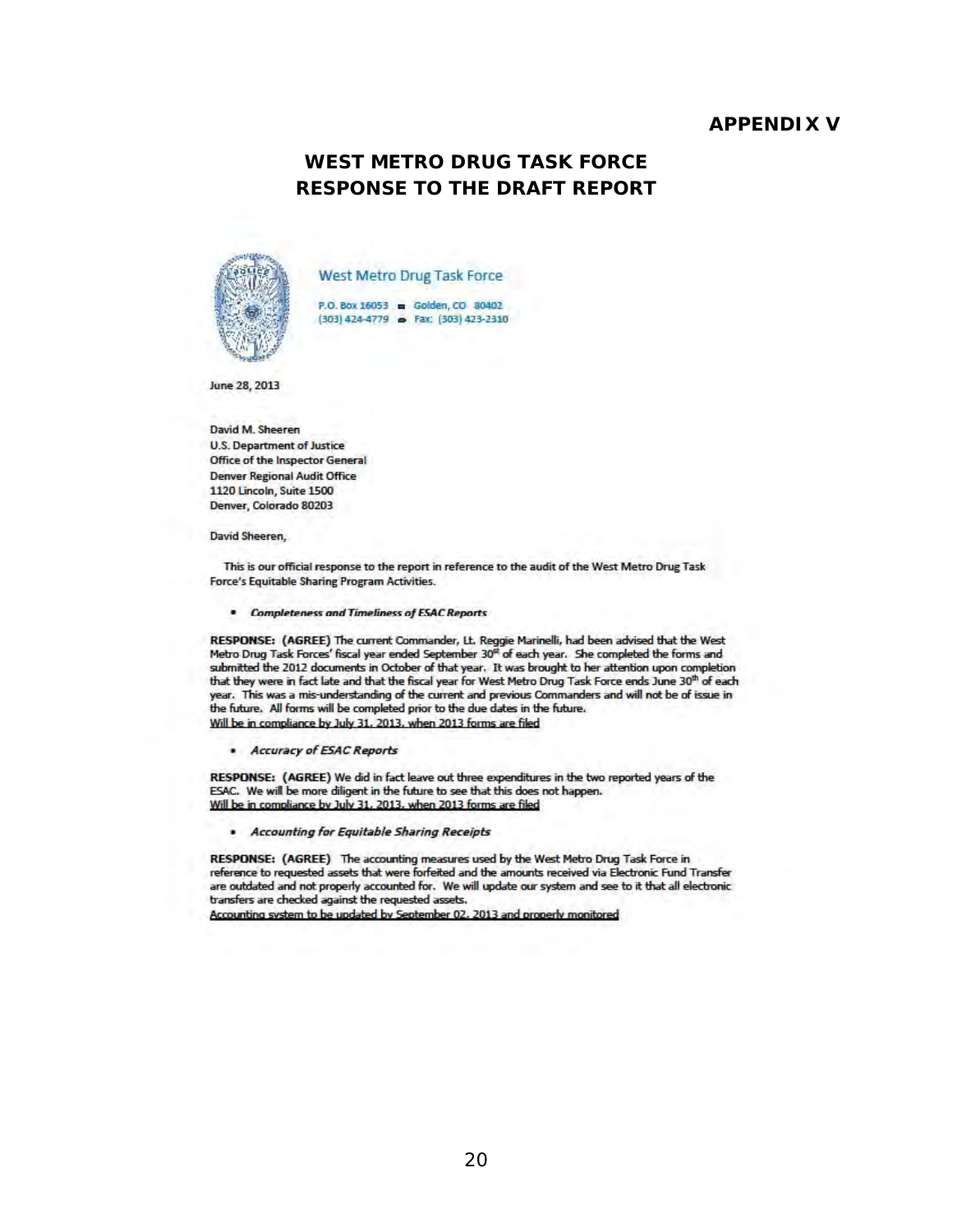#### · Use of Equitable Sharing Funds

RESPONSE: (AGREE) Friento the audit, the audit coordinates, th. Reggie Merinelli, did not realize<br>that requests based on expenditives for Law Enforcement activities and operational funds was recessary.<br>Attached you will fi 压 equilable stering savings around to the operations around. This will also be the accounting method used by the West Metro Drug Task Force for any future transfers of monies from equitable sharing accounts to operations acc

Accounting system has been put in place and if approved by the DCC, will be used effective immediately

 $\frac{1}{2}$ 

X

...<br>B. : Weggie Masselli, Commender<br>West Metro Drug Tesk Force P.O. Box .6053 Golden, CO 80402  $(303)$  785-0601 imatine@jeffcq.us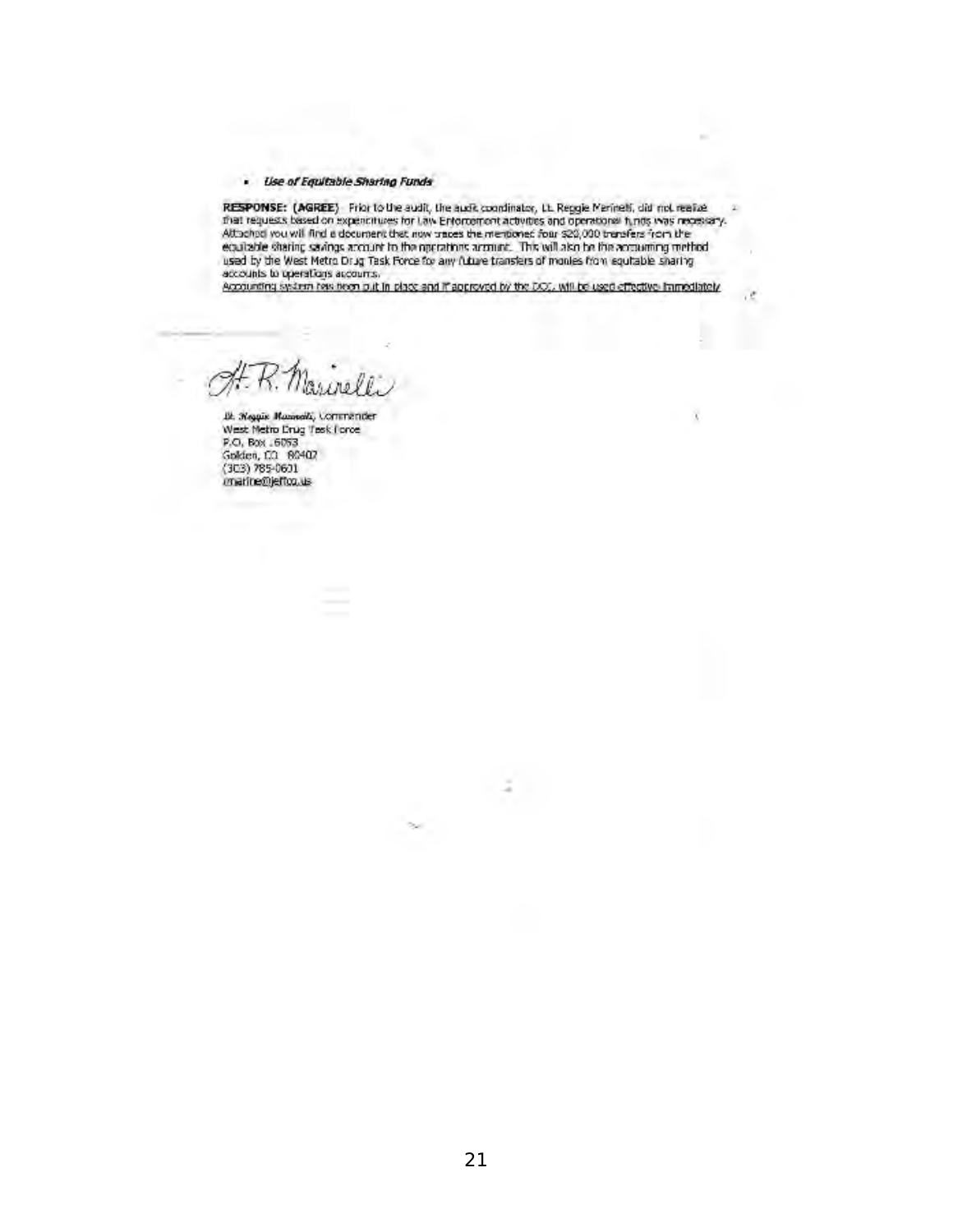# **ACTIONS NECESSARY TO CLOSE THE REPORT**

<span id="page-24-0"></span> Criminal Division. Because the Criminal Division concurred with the report We provided copies of the draft audit report to the WMDTF and the

 recommendations, we consider all report recommendations resolved. The following details the actions necessary to close each report recommendation.

## **Recommendation Number:**

**1. Resolved.** The Criminal Division concurred with our recommendation with equitable sharing guidelines. The WMDTF also concurred with our late reports, and stated its assurance that future ESAC reports would that it ensure the WMDTF submits ESAC reports timely in accordance recommendation and provided additional explanation regarding the be submitted timely.

 This recommendation can be closed when we receive evidence that the WMDTF has implemented procedures to submit ESAC reports timely in accordance with equitable sharing guidelines.

 **2. Resolved.** The Criminal Division concurred with our recommendation that it ensure the WMDTF develops and implements procedures to accurately report equitable sharing expenditures on its annual ESAC report. The WMDTF also concurred with our recommendation and stated assurance that future reports will accurately reflect periodic expenditures.

 This recommendation can be closed when we receive evidence that the WMDTF has implemented procedures to accurately report equitable sharing expenditures on its annual ESAC report.

 **3. Resolved.** The Criminal Division concurred with our recommendation equitable sharing funds request log when funds are received. The September 2, 2013, and stated that equitable sharing requests will be that it ensure the WMDTF has a process in place to reconcile its WMDTF also concurred with our recommendation and explained that its equitable sharing accounting system will be updated by properly monitored.